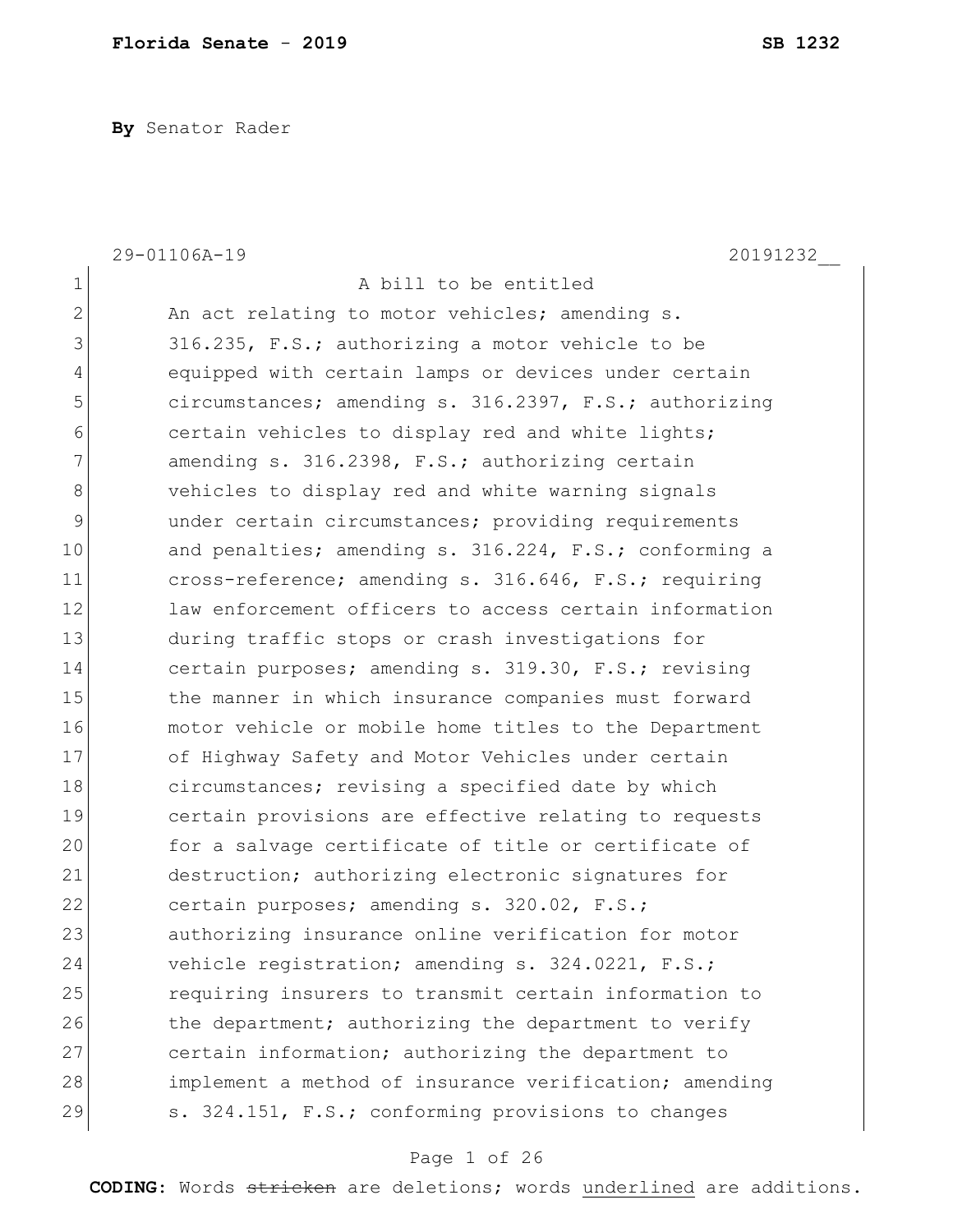29-01106A-19 20191232\_\_ 30 made by the act; creating s. 324.252, F.S.; requiring 31 the department to establish an online verification 32 system for motor vehicle insurance; providing system 33 **1** requirements; providing powers and duties of the 34 department; providing requirements for insurers and 35 law enforcement officers; providing immunity from 36 liability; prohibiting the use of an online 37 verification request or response for a civil action; 38 providing applicability; providing rulemaking 39 authority; creating s. 324.255, F.S.; creating the 40 Motor Vehicle Insurance Online Verification Task 41 Force; providing duties of the task force; providing 42 membership; providing meeting requirements; requiring 43 black the department to provide support; providing report 44 requirements; providing the date by which the task 45 force must complete its work and submit its final 46 report; providing for expiration of the task force; 47 amending s. 627.7295, F.S.; reducing the amount that 48 must be collected from insureds before policies or 49 binders are issued; amending ss. 627.736 and 627.7407, 50 F.S.; conforming provisions to changes made by the 51 act; deleting obsolete language; creating s. 627.747, 52 F.S.; authorizing motor vehicle policies to exclude 53 hamed individuals from coverage; providing exceptions; 54 **providing effective dates.** 55 56 Be It Enacted by the Legislature of the State of Florida: 57

58 Section 1. Effective October 1, 2019, present subsections

#### Page 2 of 26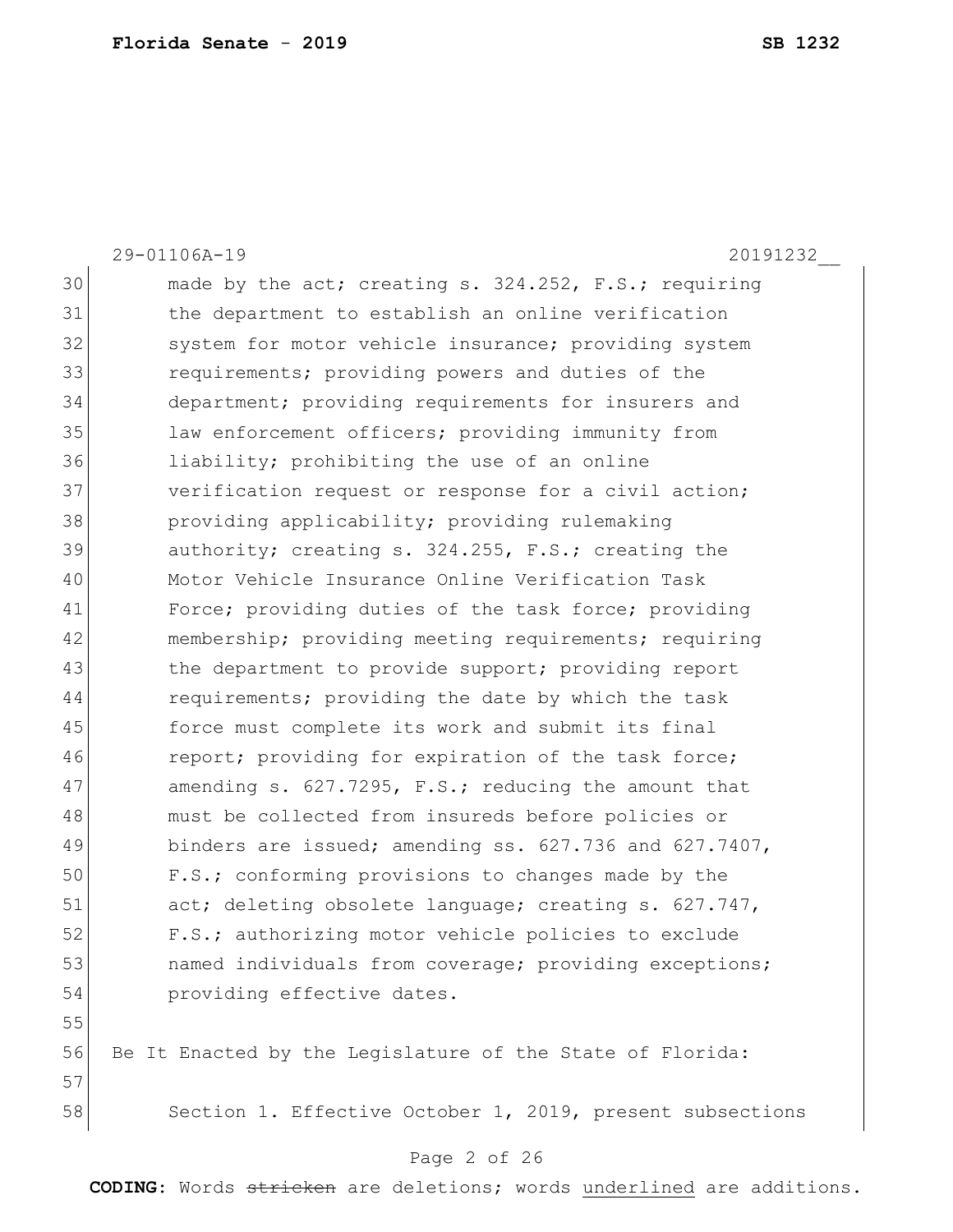|    | 29-01106A-19<br>20191232                                         |
|----|------------------------------------------------------------------|
| 59 | (3) through (6) of section 316.235, Florida Statutes, are        |
| 60 | renumbered as subsections (4) through (7), respectively, and a   |
| 61 | new subsection (3) is added to that section, to read:            |
| 62 | 316.235 Additional lighting equipment.-                          |
| 63 | (3) Any motor vehicle may be equipped with one or more           |
| 64 | lamps or devices underneath the motor vehicle as long as such    |
| 65 | lamps or devices do not emit light in violation of s.            |
| 66 | 316.2397(1) or (7) or s. 316.238.                                |
| 67 | Section 2. Effective October 1, 2019, subsections (1) and        |
| 68 | (3) and paragraph (c) of subsection (7) of section 316.2397,     |
| 69 | Florida Statutes, are amended to read:                           |
| 70 | 316.2397 Certain lights prohibited; exceptions.-                 |
| 71 | (1) A No person may not shall drive or move or cause to be       |
| 72 | moved any vehicle or equipment upon any highway within this      |
| 73 | state with any lamp or device thereon showing or displaying a    |
| 74 | red, red and white, or blue light visible from directly in front |
| 75 | thereof except for certain vehicles hereinafter provided in this |
| 76 | section.                                                         |
| 77 | (3) Vehicles of the fire department and fire patrol,             |
| 78 | including vehicles of volunteer firefighters as permitted under  |
| 79 | s. 316.2398, may show or display red or red and white lights.    |
| 80 | Vehicles of medical staff physicians or technicians of medical   |
| 81 | facilities licensed by the state as authorized under s.          |
| 82 | 316.2398, ambulances as authorized under this chapter, and buses |
| 83 | and taxicabs as authorized under s. 316.2399 may show or display |
| 84 | red lights. Vehicles of the fire department, fire patrol, police |
| 85 | vehicles, and such ambulances and emergency vehicles of          |
| 86 | municipal and county departments, public service corporations    |
| 87 | operated by private corporations, the Fish and Wildlife          |

# Page 3 of 26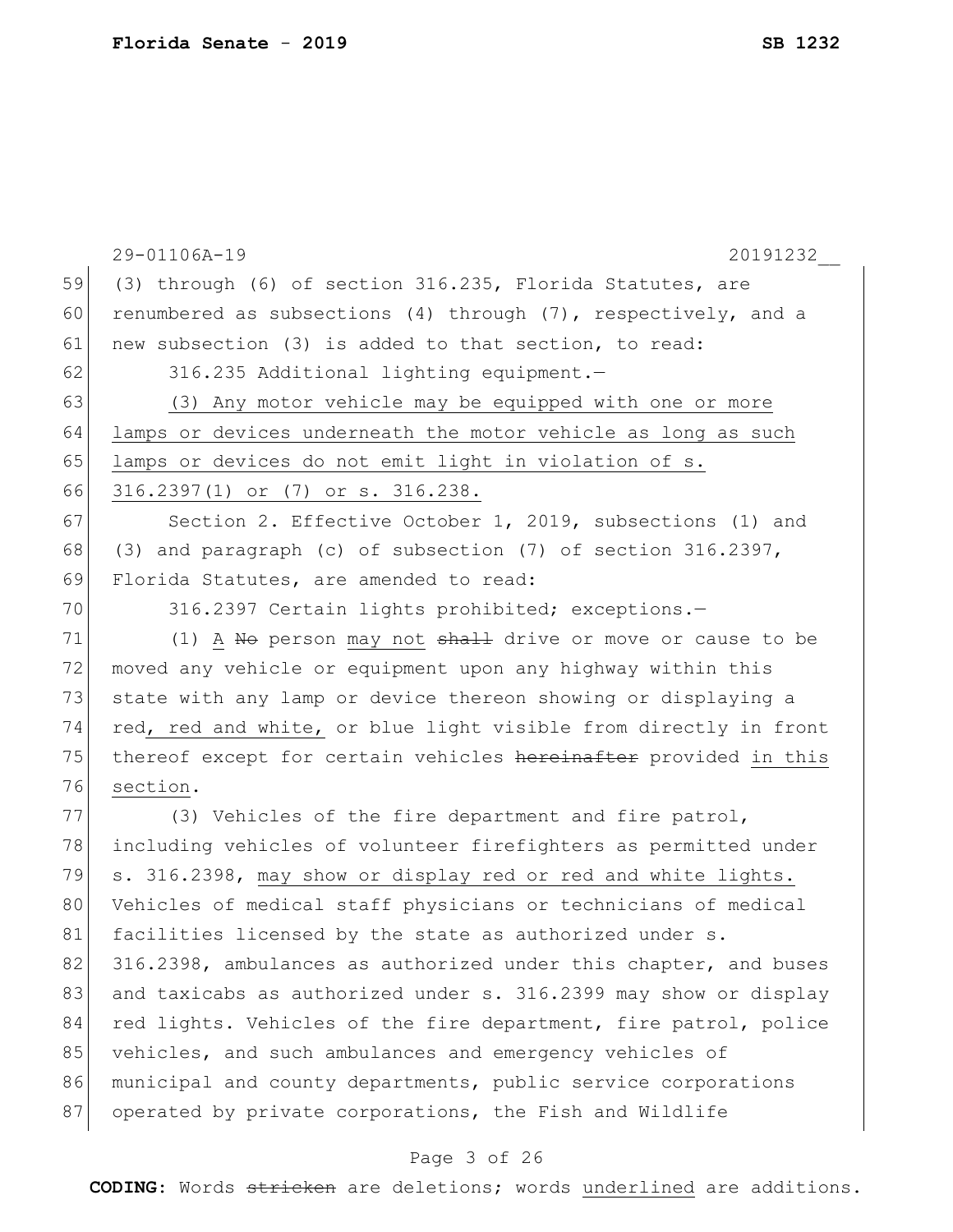29-01106A-19 20191232\_\_ 88 Conservation Commission, the Department of Environmental 89 Protection, the Department of Transportation, the Department of 90 Agriculture and Consumer Services, and the Department of 91 Corrections as are designated or authorized by their respective 92 department or the chief of police of an incorporated city or any 93 sheriff of any county may operate emergency lights and sirens in 94 an emergency. Wreckers, mosquito control fog and spray vehicles, 95 and emergency vehicles of governmental departments or public 96 service corporations may show or display amber lights when in 97 actual operation or when a hazard exists provided they are not 98 used going to and from the scene of operation or hazard without 99 specific authorization of a law enforcement officer or law 100 enforcement agency. Wreckers must use amber rotating or flashing 101 lights while performing recoveries and loading on the roadside 102 day or night, and may use such lights while towing a vehicle on 103 wheel lifts, slings, or under reach if the operator of the 104 wrecker deems such lights necessary. A flatbed, car carrier, or 105 rollback may not use amber rotating or flashing lights when 106 hauling a vehicle on the bed unless it creates a hazard to other 107 motorists because of protruding objects. Further, escort 108 vehicles may show or display amber lights when in the actual 109 process of escorting overdimensioned equipment, material, or 110 buildings as authorized by law. Vehicles owned or leased by 111 private security agencies may show or display green and amber 112 lights, with either color being no greater than 50 percent of 113 the lights displayed, while the security personnel are engaged 114 in security duties on private or public property. 115 (7) Flashing lights are prohibited on vehicles except:

116 (c) For the lamps authorized under subsections (1), (2),

#### Page 4 of 26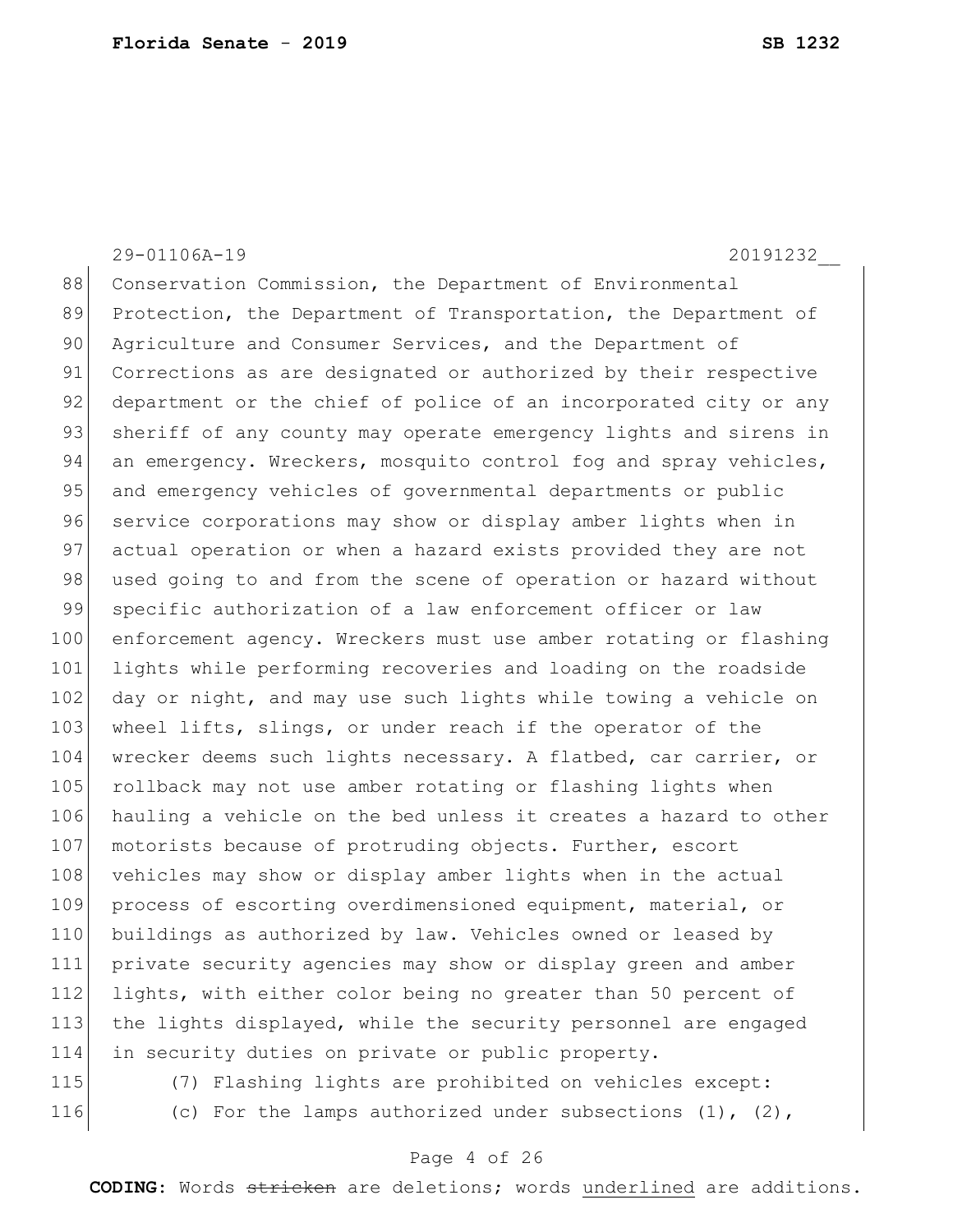29-01106A-19 20191232\_\_ 117 (3), (4), and (9), s. 316.2065, or s. 316.235(6) <del>s. 316.235(5)</del> 118 | which may flash. 119 Section 3. Effective October 1, 2019, section 316.2398, 120 Florida Statutes, is amended to read: 121 316.2398 Display or use of red or red and white warning 122 signals; motor vehicles of volunteer firefighters or medical  $123$  staff.-124 (1) A privately owned vehicle belonging to an active 125 firefighter member of a regularly organized volunteer 126 firefighting company or association, while en route to the fire 127 station for the purpose of proceeding to the scene of a fire or 128 other emergency or while en route to the scene of a fire or 129 other emergency in the line of duty as an active firefighter 130 member of a regularly organized firefighting company or 131 association, may display or use red or red and white warning 132 signals. Or A privately owned vehicle belonging to a medical 133 staff physician or technician of a medical facility licensed by 134 the state, while responding to an emergency in the line of duty, 135 may display or use red warning signals. Warning signals must be 136 visible from the front and from the rear of such vehicle, 137 subject to the following restrictions and conditions: 138 (a) No more than two red or red and white warning signals 139 may be displayed. 140 (b) No inscription of any kind may appear across the face 141 of the lens of the red or red and white warning signal. 142 (c) In order for an active volunteer firefighter to display 143 such red or red and white warning signals on his or her vehicle, 144 the volunteer firefighter must first secure a written permit 145 from the chief executive officers of the firefighting

#### Page 5 of 26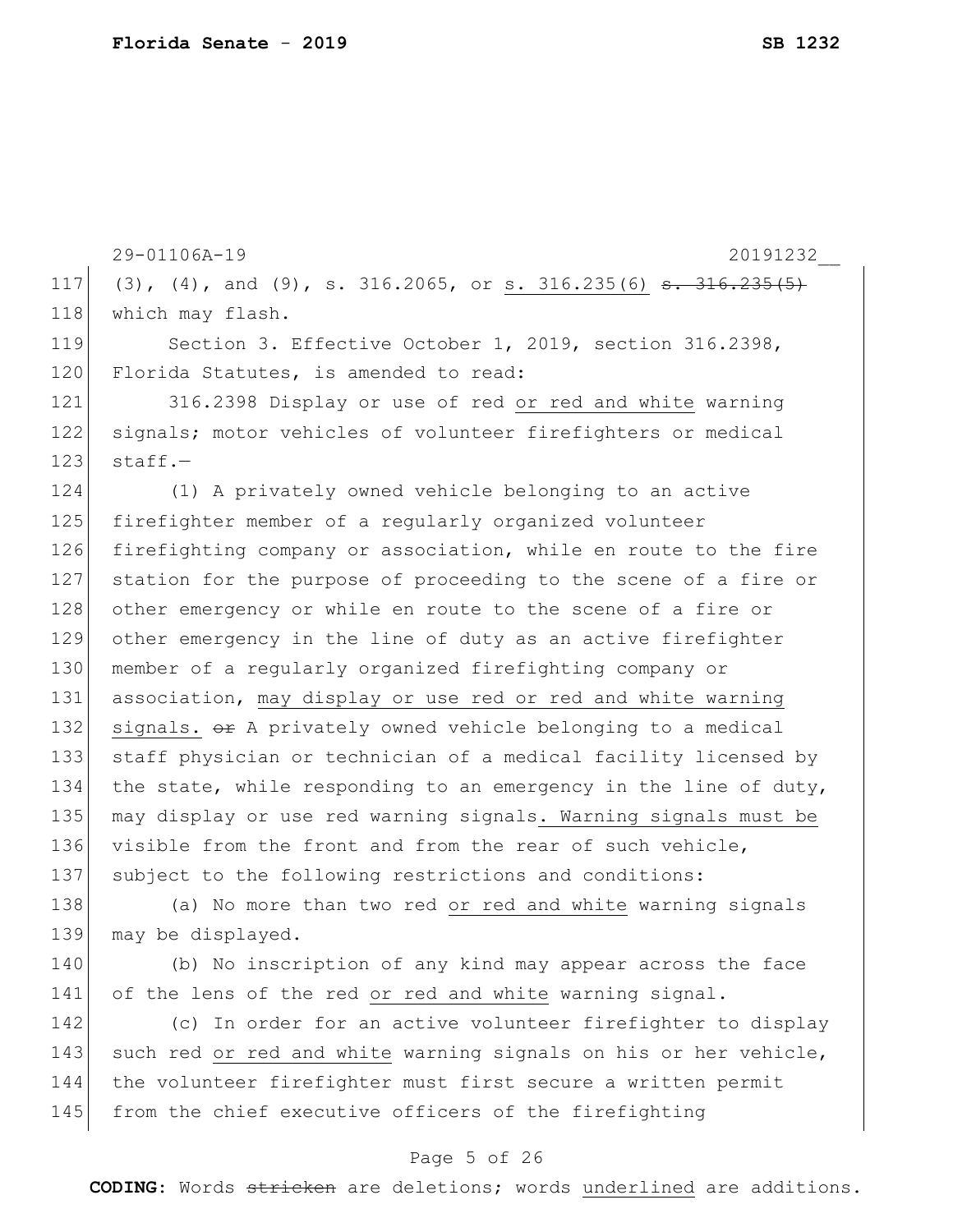29-01106A-19 20191232\_\_ 146 organization to use the red or red and white warning signals, 147 and this permit must be carried by the volunteer firefighter at 148 all times while the red or red and white warning signals are 149 displayed. 150 (2) A  $\pm t$  is unlawful for any person who is not an active 151 firefighter member of a regularly organized volunteer 152 firefighting company or association or a physician or technician 153 of the medical staff of a medical facility licensed by the state 154 may not to display on any motor vehicle owned by him or her, at 155 any time, any red or red and white warning signals as described 156 in subsection (1). 157 (3) It is unlawful for An active volunteer firefighter may 158 not to operate any red or red and white warning signals as 159 authorized in subsection (1), except while en route to the fire 160 station for the purpose of proceeding to the scene of a fire or 161 other emergency, or while at or en route to the scene of a fire 162 or other emergency, in the line of duty. 163  $(4)$  It is unlawful for A physician or technician of the 164 medical staff of a medical facility may not to operate any red 165 warning signals as authorized in subsection  $(1)$ , except when 166 responding to an emergency in the line of duty. 167 (5) A violation of this section is a nonmoving violation, 168 punishable as provided in chapter 318. In addition, a any 169 volunteer firefighter who violates this section shall be 170 dismissed from membership in the firefighting organization by 171 the chief executive officers thereof. 172 Section 4. Effective October 1, 2019, subsection (3) of 173 section 316.224, Florida Statutes, is amended to read: 174 316.224 Color of clearance lamps, identification lamps,

#### Page 6 of 26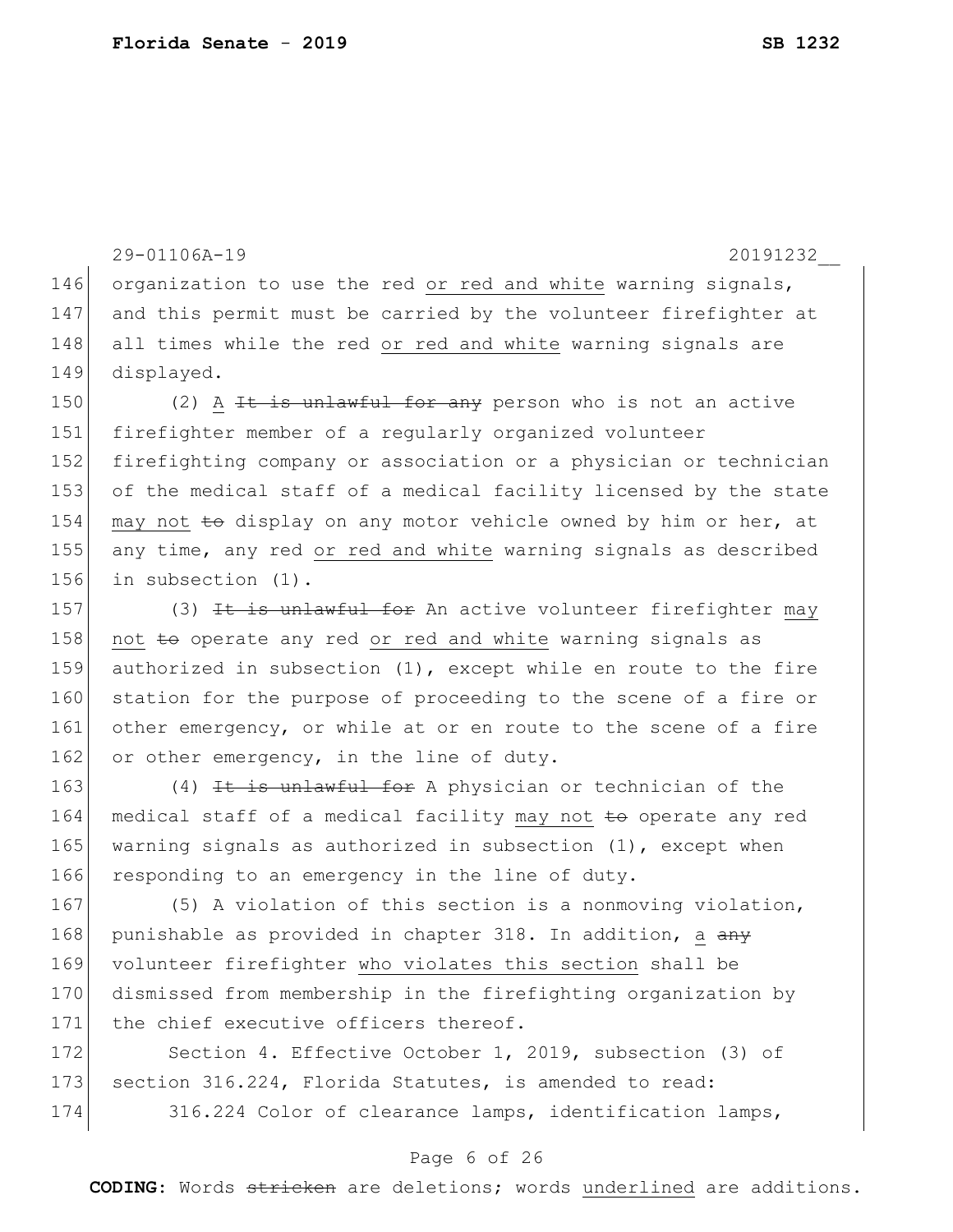|     | 29-01106A-19<br>20191232                                         |
|-----|------------------------------------------------------------------|
| 175 | side marker lamps, backup lamps, reflectors, and deceleration    |
| 176 | $l$ ights. $-$                                                   |
| 177 | (3) All lighting devices and reflectors mounted on the rear      |
| 178 | of any vehicle shall display or reflect a red color, except the  |
| 179 | stop light or other signal device, which may be red, amber, or   |
| 180 | yellow, and except that the light illuminating the license plate |
| 181 | shall be white and the light emitted by a backup lamp shall be   |
| 182 | white or amber. Deceleration lights as authorized by s.          |
| 183 | $316.235(6)$ s. $316.235(5)$ shall display an amber color.       |
| 184 | Section 5. Present subsection (5) of section 316.646,            |
| 185 | Florida Statutes, is renumbered as subsection (6), and a new     |
| 186 | subsection (5) is added to that section, to read:                |
| 187 | 316.646 Security required; proof of security and display         |
| 188 | thereof. $-$                                                     |
| 189 | (5) Upon implementation of the motor vehicle insurance           |
| 190 | online verification system established in s. 324.252, a law      |
| 191 | enforcement officer, during a traffic stop or crash              |
| 192 | investigation, shall access information from the online          |
| 193 | verification system to establish compliance with this chapter    |
| 194 | and chapter 324 and to verify the current validity of the policy |
| 195 | described on any insurance identification card produced by the   |
| 196 | operator of a motor vehicle during the traffic stop or crash     |
| 197 | investigation.                                                   |
| 198 | Section 6. Paragraph (b) of subsection (3) of section            |
| 199 | 319.30, Florida Statutes, is amended, and paragraph (d) is added |
| 200 | to that subsection, to read:                                     |
| 201 | 319.30 Definitions; dismantling, destruction, change of          |
| 202 | identity of motor vehicle or mobile home; salvage.-              |
| 203 | (3)                                                              |
|     |                                                                  |

### Page 7 of 26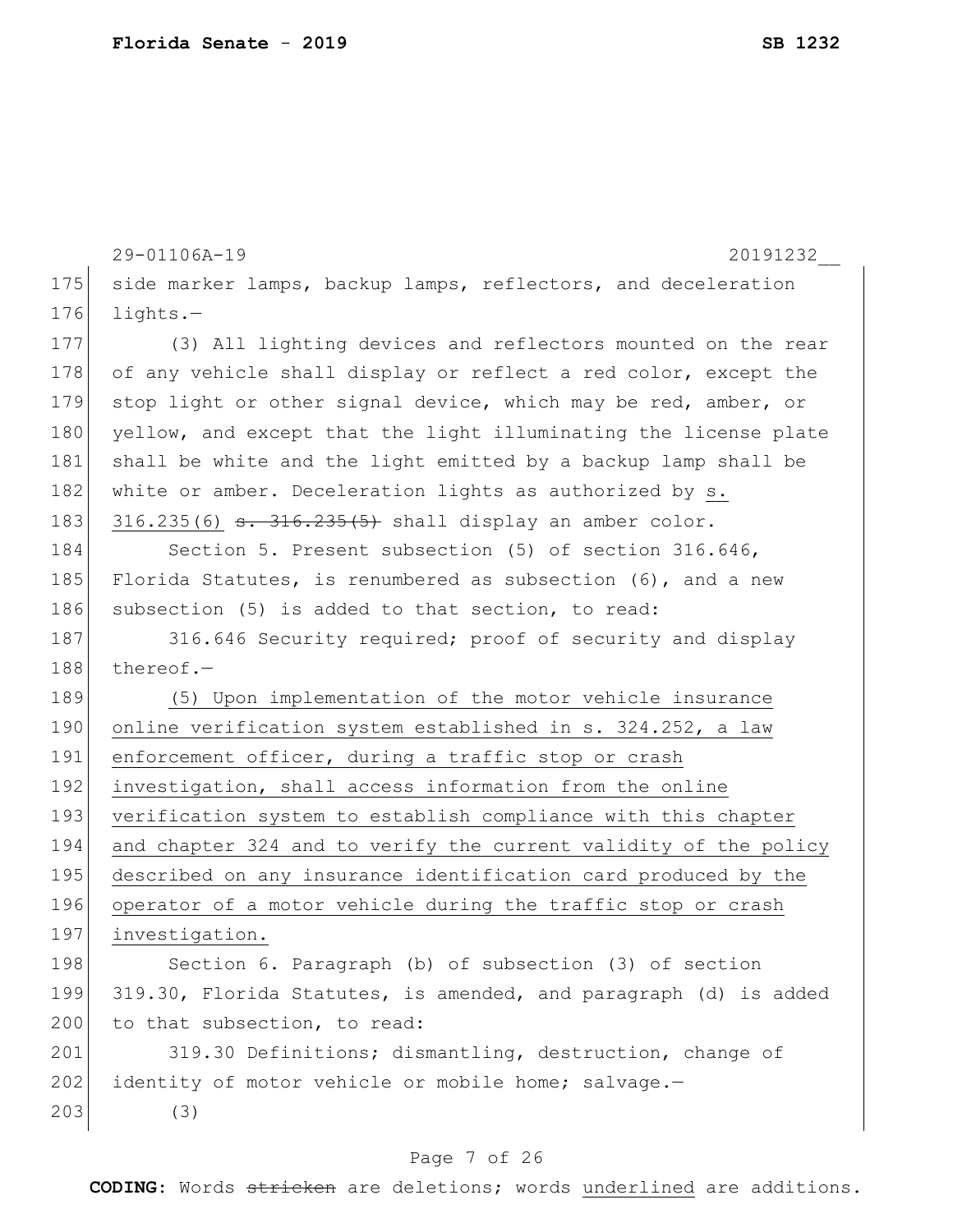29-01106A-19 20191232\_\_

204 (b) The owner, including persons who are self-insured, of a 205 motor vehicle or mobile home that is considered to be salvage 206 shall, within 72 hours after the motor vehicle or mobile home 207 becomes salvage, forward the title to the motor vehicle or 208 mobile home to the department for processing. However, an 209 insurance company that pays money as compensation for the total 210 loss of a motor vehicle or mobile home shall obtain the 211 certificate of title for the motor vehicle or mobile home, make 212 the required notification to the National Motor Vehicle Title 213 Information System, and, within 72 hours after receiving such 214 certificate of title, forward such title via electronic means or 215 the United States Postal Service to the department for 216 processing. The owner or insurance company, as applicable, may 217 not dispose of a vehicle or mobile home that is a total loss 218 before it obtains a salvage certificate of title or certificate 219 of destruction from the department. Effective July 1, 2020 2023:

220 1. Thirty days after payment of a claim for compensation 221 pursuant to this paragraph, the insurance company may receive a 222 salvage certificate of title or certificate of destruction from 223 the department if the insurance company is unable to obtain a 224 properly assigned certificate of title from the owner or 225 lienholder of the motor vehicle or mobile home, if the motor 226 vehicle or mobile home does not carry an electronic lien on the 227 title and the insurance company:

228 a. Has obtained the release of all liens on the motor 229 vehicle or mobile home;

230 b. Has provided proof of payment of the total loss claim; 231 and

232 c. Has provided an affidavit on letterhead signed by the

#### Page 8 of 26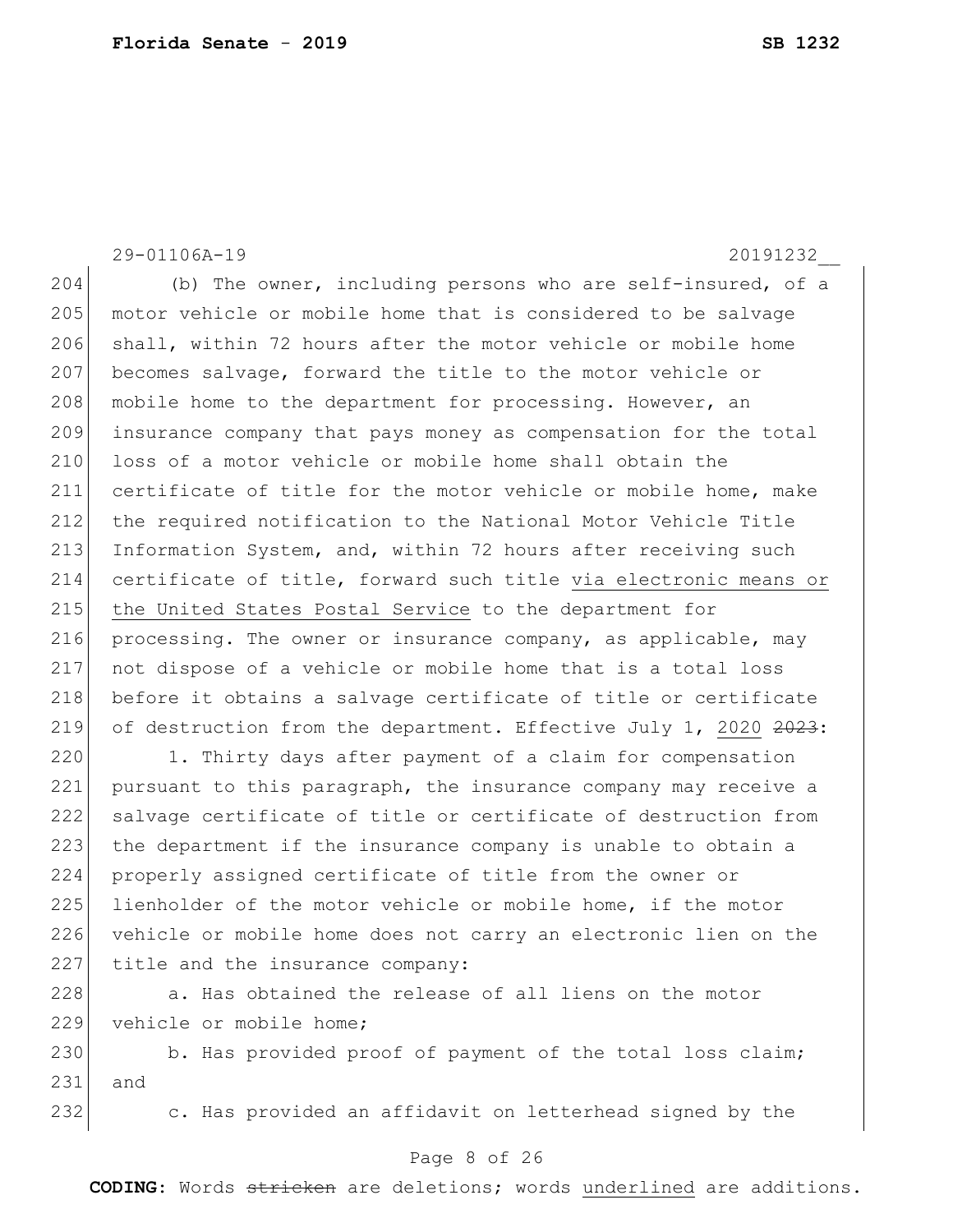29-01106A-19 20191232\_\_ 233 insurance company or its authorized agent stating the attempts 234 that have been made to obtain the title from the owner or 235 lienholder and further stating that all attempts are to no 236 avail. The affidavit must include a request that the salvage 237 certificate of title or certificate of destruction be issued in 238 the insurance company's name due to payment of a total loss 239 claim to the owner or lienholder. The attempts to contact the 240 owner may be by written request delivered in person or by first-241 class mail with a certificate of mailing to the owner's or 242 lienholder's last known address. 243 2. If the owner or lienholder is notified of the request 244 for title in person, the insurance company must provide an 245 affidavit attesting to the in-person request for a certificate 246 of title. 247 3. The request to the owner or lienholder for the 248 certificate of title must include a complete description of the 249 motor vehicle or mobile home and the statement that a total loss 250 claim has been paid on the motor vehicle or mobile home. 251 (d) An electronic signature that is consistent with chapter 252 668 satisfies any signature required under this subsection. 253 Section 7. Paragraph (f) is added to subsection (5) of 254 section 320.02, Florida Statutes, to read: 255 320.02 Registration required; application for registration;  $256$  forms. 257 (5) 258 (f) Upon implementation of the motor vehicle insurance 259 online verification system established in s. 324.252, the online 260 verification system may be used in lieu of the verification 261 procedures in this subsection.

### Page 9 of 26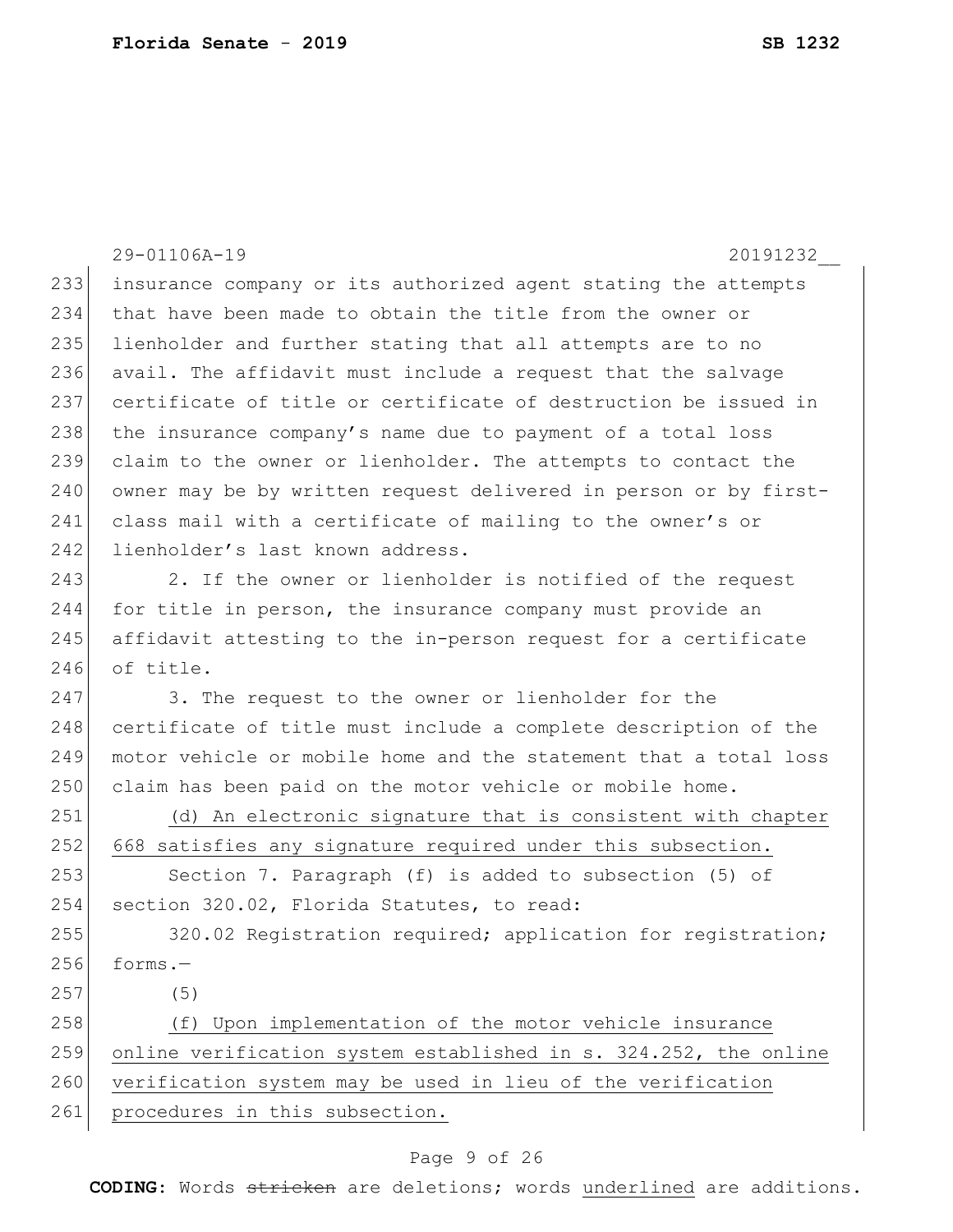|     | 29-01106A-19<br>20191232                                            |
|-----|---------------------------------------------------------------------|
| 262 | Section 8. Paragraphs (c) and (d) are added to subsection           |
| 263 | (1) of section 324.0221, Florida Statutes, and subsection (4) is    |
| 264 | added to that section, to read:                                     |
| 265 | 324.0221 Reports by insurers to the department; suspension          |
| 266 | of driver license and vehicle registrations; reinstatement.-        |
| 267 | (1)                                                                 |
| 268 | (c) An insurer must transmit weekly, in a format prescribed         |
| 269 | by the department, the insurer's records of all active insurance    |
| 270 | policies, commonly known as the "book of business," to enable       |
| 271 | the department to identify uninsured vehicles.                      |
| 272 | (d) The department may verify information from an insurer           |
| 273 | as provided in s. 324.252. This paragraph does not relieve an       |
| 274 | insurer from the reporting requirements of this section.            |
| 275 | (4) The department may implement by rule a method of                |
| 276 | insurance verification.                                             |
| 277 | Section 9. Paragraph (a) of subsection (1) of section               |
| 278 | 324.151, Florida Statutes, is amended to read:                      |
| 279 | 324.151 Motor vehicle liability policies; required                  |
| 280 | provisions.-                                                        |
| 281 | (1) A motor vehicle liability policy to be proof of                 |
| 282 | financial responsibility under s. $324.031(1)$ , shall be issued to |
| 283 | owners or operators under the following provisions:                 |
| 284 | (a) An owner's liability insurance policy must <del>shall</del>     |
| 285 | designate by explicit description or by appropriate reference       |
| 286 | all motor vehicles with respect to which coverage is thereby        |
| 287 | granted and must shall insure the owner named therein and,          |
| 288 | except for a named driver excluded under s. 627.747, any other      |
| 289 | person as operator using such motor vehicle or motor vehicles       |
| 290 | with the express or implied permission of such owner against        |
|     |                                                                     |

#### Page 10 of 26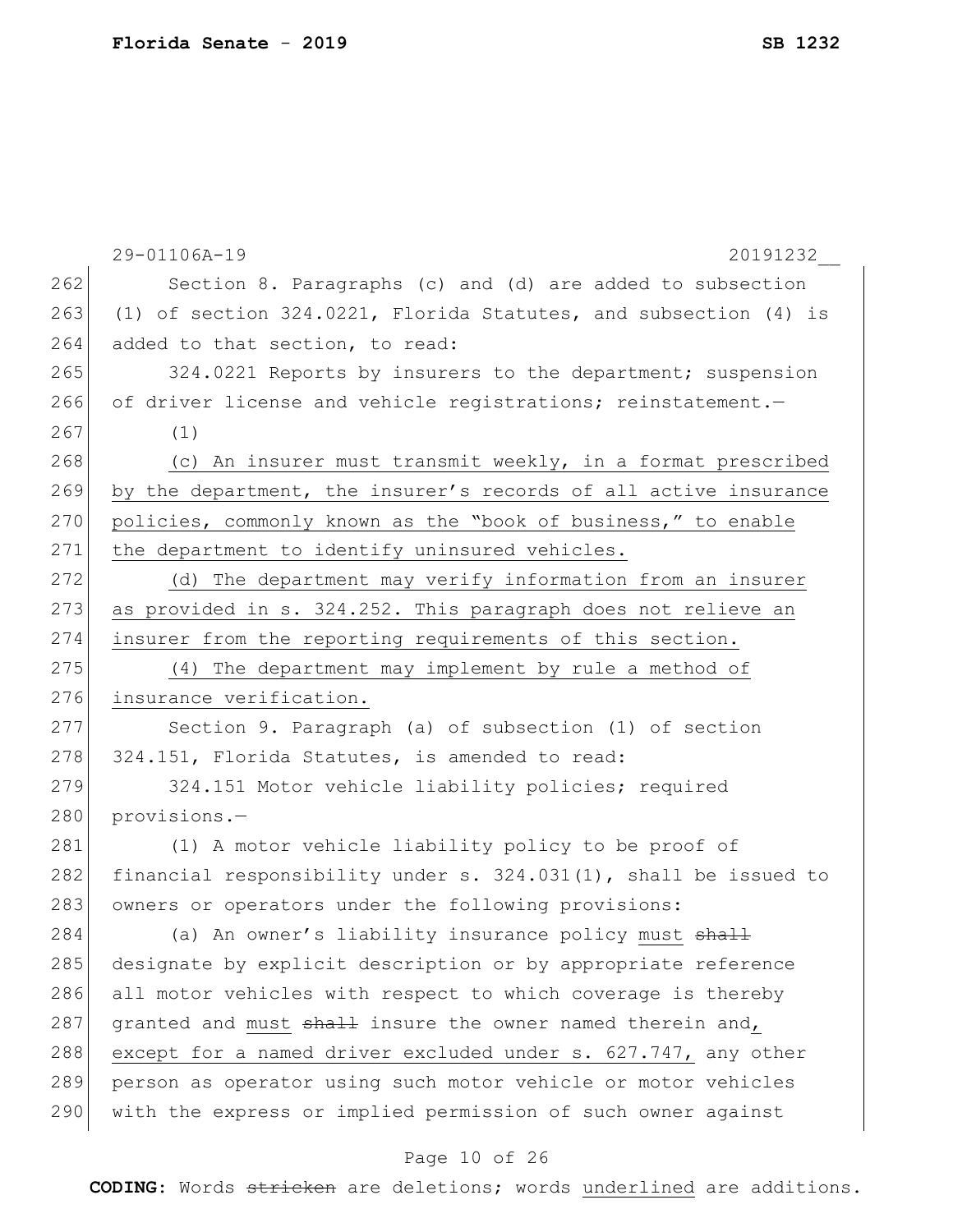|     | 29-01106A-19<br>20191232                                          |
|-----|-------------------------------------------------------------------|
| 291 | loss from the liability imposed by law for damage arising out of  |
| 292 | the ownership, maintenance, or use of such motor vehicle or       |
| 293 | motor vehicles within the United States or the Dominion of        |
| 294 | Canada, subject to limits, exclusive of interest and costs with   |
| 295 | respect to each such motor vehicle as is provided for under s.    |
| 296 | 324.021(7). Insurers may make available, with respect to          |
| 297 | property damage liability coverage, a deductible amount not to    |
| 298 | exceed \$500. In the event of a property damage loss covered by a |
| 299 | policy containing a property damage deductible provision, the     |
| 300 | insurer shall pay to the third-party claimant the amount of any   |
| 301 | property damage liability settlement or judgment, subject to      |
| 302 | policy limits, as if no deductible existed.                       |
| 303 | Section 10. Section 324.252, Florida Statutes, is created         |
| 304 | to read:                                                          |
| 305 | 324.252 Insurance online verification system.-The                 |
| 306 | department shall establish an online verification system for      |
| 307 | motor vehicle insurance. The goal of the system is to identify    |
| 308 | uninsured motorists and to aid the department in the enforcement  |
| 309 | of financial responsibility law.                                  |
| 310 | (1) The online verification system must meet all of the           |
| 311 | following requirements:                                           |
| 312 | (a) Be accessible through the Internet by authorized              |
| 313 | personnel of the department, the courts, law enforcement          |
| 314 | personnel, any other entities authorized by the department, and   |
| 315 | insurers authorized by the Office of Insurance Regulation to      |
| 316 | offer motor vehicle insurance.                                    |
| 317 | (b) Send requests to insurers for verification of evidence        |
| 318 | of insurance for motor vehicles registered in this state via      |
| 319 | online services established by the insurers in compliance with    |

### Page 11 of 26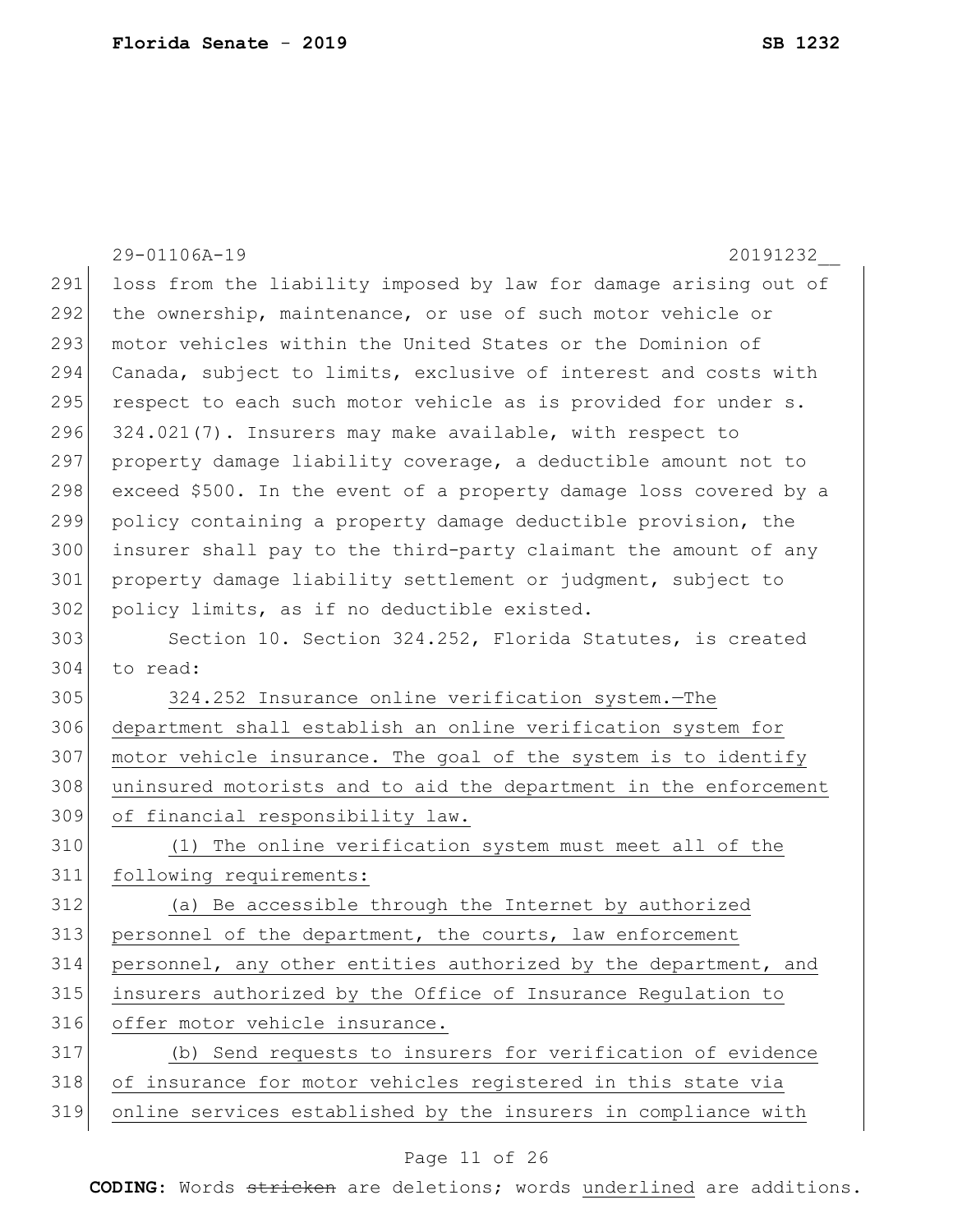|     | 29-01106A-19<br>20191232                                         |
|-----|------------------------------------------------------------------|
| 320 | the specifications and standards of the Insurance Industry       |
| 321 | Committee on Motor Vehicle Administration (IICMVA), with         |
| 322 | enhancements, additions, and modifications as required by the    |
| 323 | department. However, the enhancements, additions, and            |
| 324 | modifications may not conflict with, nullify, or add             |
| 325 | requirements that are inconsistent with the specifications or    |
| 326 | standards of the IICMVA.                                         |
| 327 | (c) Be operational by July 1, 2022. The Motor Vehicle            |
| 328 | Insurance Online Verification Task Force established in s.       |
| 329 | 324.255 must conduct a pilot program for at least 9 months to    |
| 330 | test the system before statewide use. The system may not be used |
| 331 | in any enforcement action until successful completion of the     |
| 332 | pilot program.                                                   |
| 333 | (d) Be available 24 hours per day, except for allowed            |
| 334 | downtime for system maintenance and other work, as needed, to    |
| 335 | verify the insurance status of any vehicle registered in this    |
| 336 | state through the insurer's National Association of Insurance    |
| 337 | Commissioners (NAIC) company code, in combination with other     |
| 338 | identifiers such as vehicle identification number, policy        |
| 339 | number, or other characteristics or markers as specified by the  |
| 340 | Motor Vehicle Insurance Online Verification Task Force.          |
| 341 | (e) Include appropriate provisions, consistent with              |
| 342 | industry standards as specified by the Motor Vehicle Insurance   |
| 343 | Online Verification Task Force, to secure the system's data      |
| 344 | against unauthorized access.                                     |
| 345 | (f) Include a disaster recovery plan to ensure service           |
| 346 | continuity in the event of a disaster.                           |
| 347 | (g) Include information that enables the department to make      |
| 348 | inquiries of evidence of insurance by using multiple data        |
|     |                                                                  |

### Page 12 of 26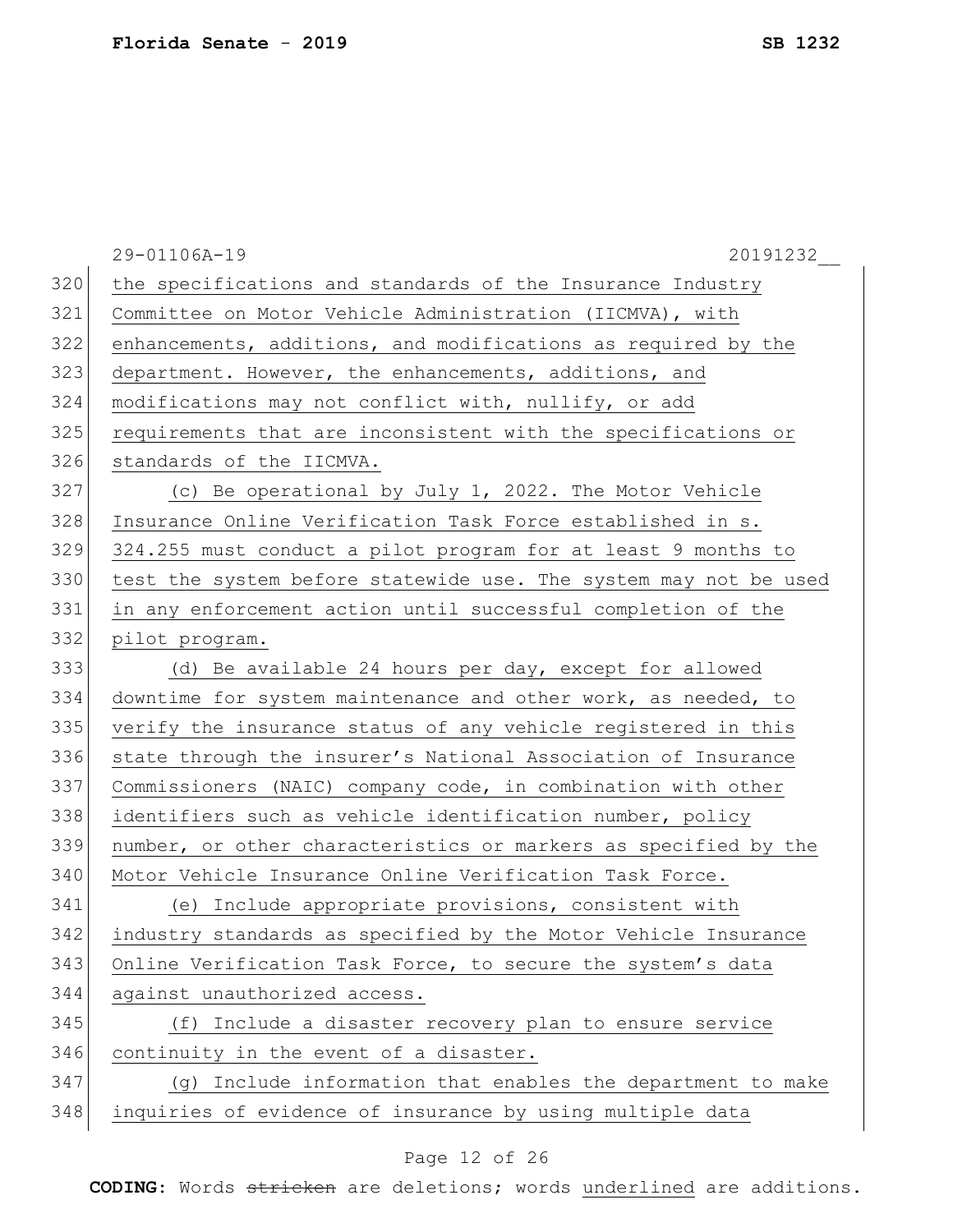|     | 29-01106A-19<br>20191232                                         |
|-----|------------------------------------------------------------------|
| 349 | elements for greater matching accuracy, specifically the         |
| 350 | insurer's NAIC company code, in combination with other           |
| 351 | identifiers such as vehicle identification number, policy        |
| 352 | number, or other characteristics or markers as specified by the  |
| 353 | Motor Vehicle Insurance Online Verification Task Force.          |
| 354 | (h) Include a self-reporting mechanism for insurers with         |
| 355 | fewer than 2,000 vehicles insured within this state or for       |
| 356 | individual entities that are self-insured.                       |
| 357 | (2) The department has the following powers and duties:          |
| 358 | (a) Upon advance notice, the department shall allow online       |
| 359 | services established by an insurer to have reasonable downtime   |
| 360 | for system maintenance and other work, as needed. An insurer is  |
| 361 | not subject to administrative penalties or disciplinary actions  |
| 362 | when its online services are not available under such            |
| 363 | circumstances or when an outage is unplanned by the insurer and  |
| 364 | is reasonably outside its control.                               |
| 365 | (b) Upon recommendation of the Motor Vehicle Insurance           |
| 366 | Online Verification Task Force, the department may contract with |
| 367 | a private vendor that has personnel with extensive operational   |
| 368 | and management experience in the development, deployment, and    |
| 369 | operation of insurance online verification systems.              |
| 370 | (c) The department and its private vendor, if any, shall         |
| 371 | each maintain a contact person for the insurers during the       |
| 372 | establishment, implementation, and operation of the system.      |
| 373 | (d) The department shall maintain a historical record of         |
| 374 | the system data for 6 months after the date of any verification  |
| 375 | request and response.                                            |
| 376 | (3) An insurance company authorized to issue insurance           |
| 377 | policies for motor vehicles registered in this state:            |
|     |                                                                  |

### Page 13 of 26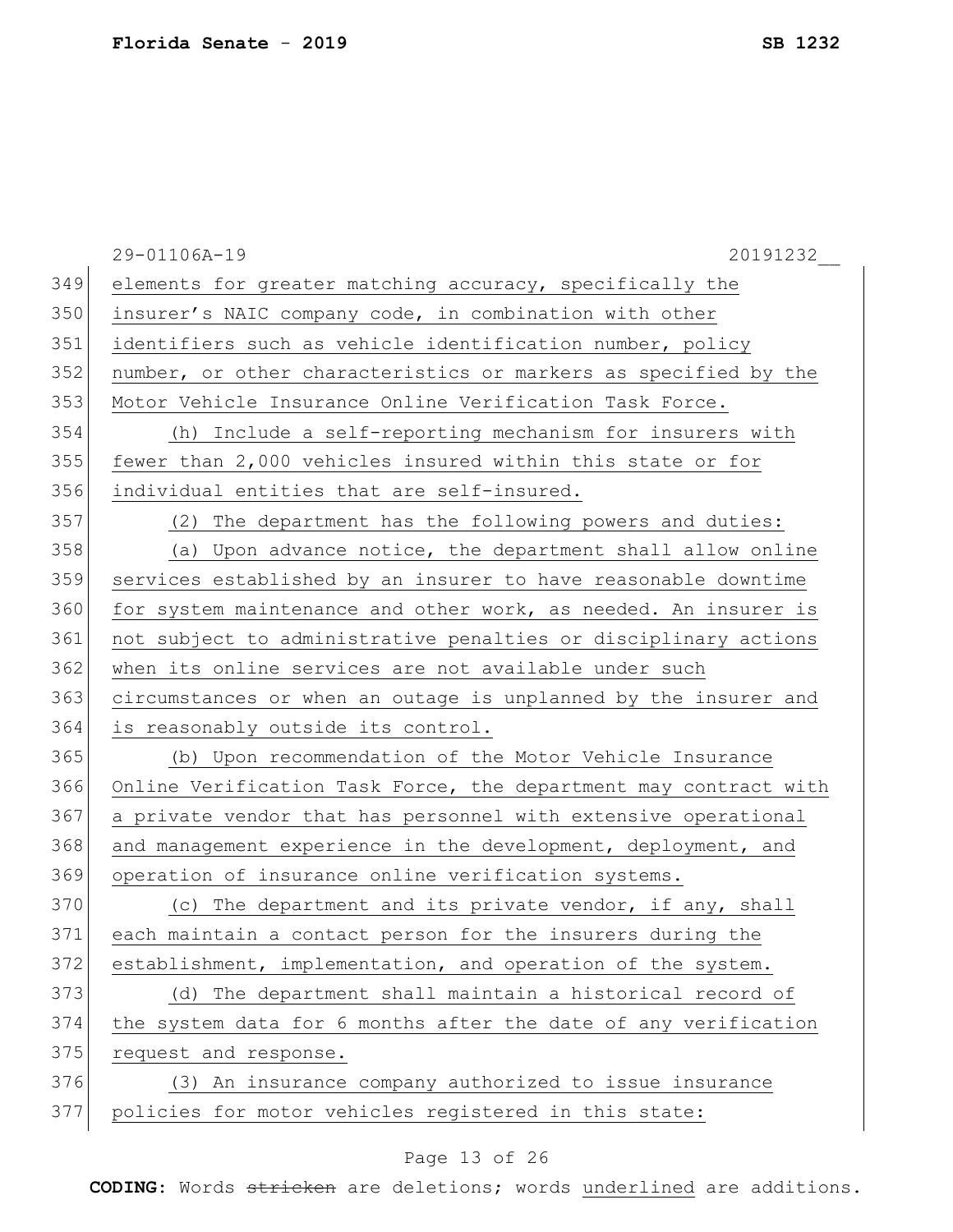|     | 29-01106A-19<br>20191232                                        |
|-----|-----------------------------------------------------------------|
| 378 | (a) Shall comply with the verification requirements of          |
| 379 | motor vehicle insurance for every motor vehicle insured by that |
| 380 | company in this state as required by department rule;           |
| 381 | (b) Shall maintain policyholder records in order to confirm     |
| 382 | insurance coverage for 6 months after the date of any           |
| 383 | verification request and response;                              |
| 384 | (c) Shall cooperate with the department in establishing,        |
| 385 | implementing, and maintaining the system; and                   |
| 386 | (d) Is immune from civil liability for good faith efforts       |
| 387 | to comply with this section. An online verification request or  |
| 388 | response may not be used as the basis of a civil action against |
| 389 | an insurer.                                                     |
| 390 | (4) A law enforcement officer during a traffic stop or          |
| 391 | crash investigation shall query information from the online     |
| 392 | verification system to establish compliance with this chapter   |
| 393 | and to verify the current validity of the policy described on   |
| 394 | any insurance identification card produced by the operator of a |
| 395 | motor vehicle during the traffic stop or crash investigation.   |
| 396 | (5) This section does not apply to vehicles insured under       |
| 397 | commercial motor vehicle coverage. As used in this paragraph,   |
| 398 | the term "commercial motor vehicle coverage" means any coverage |
| 399 | provided to an insured under a commercial coverage form and     |
| 400 | rated from a commercial manual approved by the Office of        |
| 401 | Insurance Regulation. However, insurers of such vehicles may    |
| 402 | participate in the online verification system on a voluntary    |
| 403 | basis.                                                          |
| 404 | The department may adopt rules to administer this<br>(6)        |
| 405 | section.                                                        |
| 406 | Section 11. Section 324.255, Florida Statutes, is created       |

### Page 14 of 26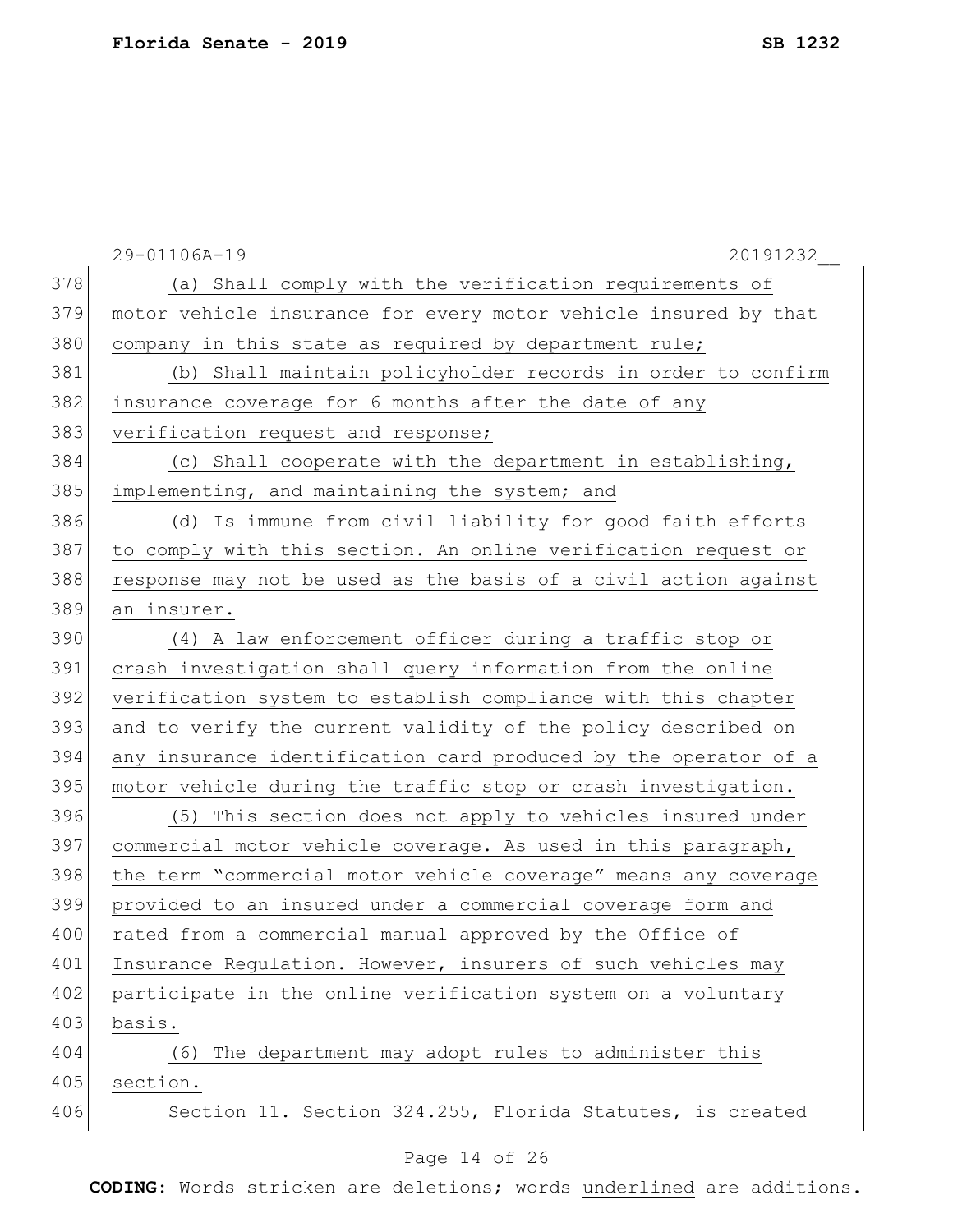|     | 29-01106A-19<br>20191232                                        |
|-----|-----------------------------------------------------------------|
| 407 | to read:                                                        |
| 408 | 324.255 Motor Vehicle Insurance Online Verification Task        |
| 409 | Force.-The Motor Vehicle Insurance Online Verification Task     |
| 410 | Force, a task forces as defined in s. 20.03, is established     |
| 411 | adjunct to the department.                                      |
| 412 | The task force shall do all of the following:<br>(1)            |
| 413 | (a) Facilitate the implementation of the motor vehicle          |
| 414 | insurance online verification system established in s. 324.252, |
| 415 | including recommending data and cybersecurity processes and     |
| 416 | protocols.                                                      |
| 417 | (b) Assist in the development of a detailed guide for           |
| 418 | insurers by providing data fields and other information         |
| 419 | necessary for compliance with the online verification system.   |
| 420 | (c) Coordinate a pilot program and conduct the program for      |
| 421 | at least 9 months to test the online verification system and to |
| 422 | identify necessary changes to be implemented before statewide   |
| 423 | use.                                                            |
| 424 | (d) Issue recommendations based on periodic reviews of the      |
| 425 | online verification system.                                     |
| 426 | (2) The task force shall consist of nine voting members and     |
| 427 | one nonvoting member.                                           |
| 428 | (a) The nine voting members must be appointed by July 31,       |
| 429 | 2019, in the following manner:                                  |
| 430 | 1. Three representatives of the department, representing        |
| 431 | the Florida Highway Patrol, the Division of Motorist Services,  |
| 432 | and the Information Systems Administration, appointed by the    |
| 433 | executive director of the department.                           |
| 434 | 2. One representative of the Office of Insurance                |
| 435 | Regulation, appointed by the Commissioner of Insurance.         |
|     |                                                                 |

### Page 15 of 26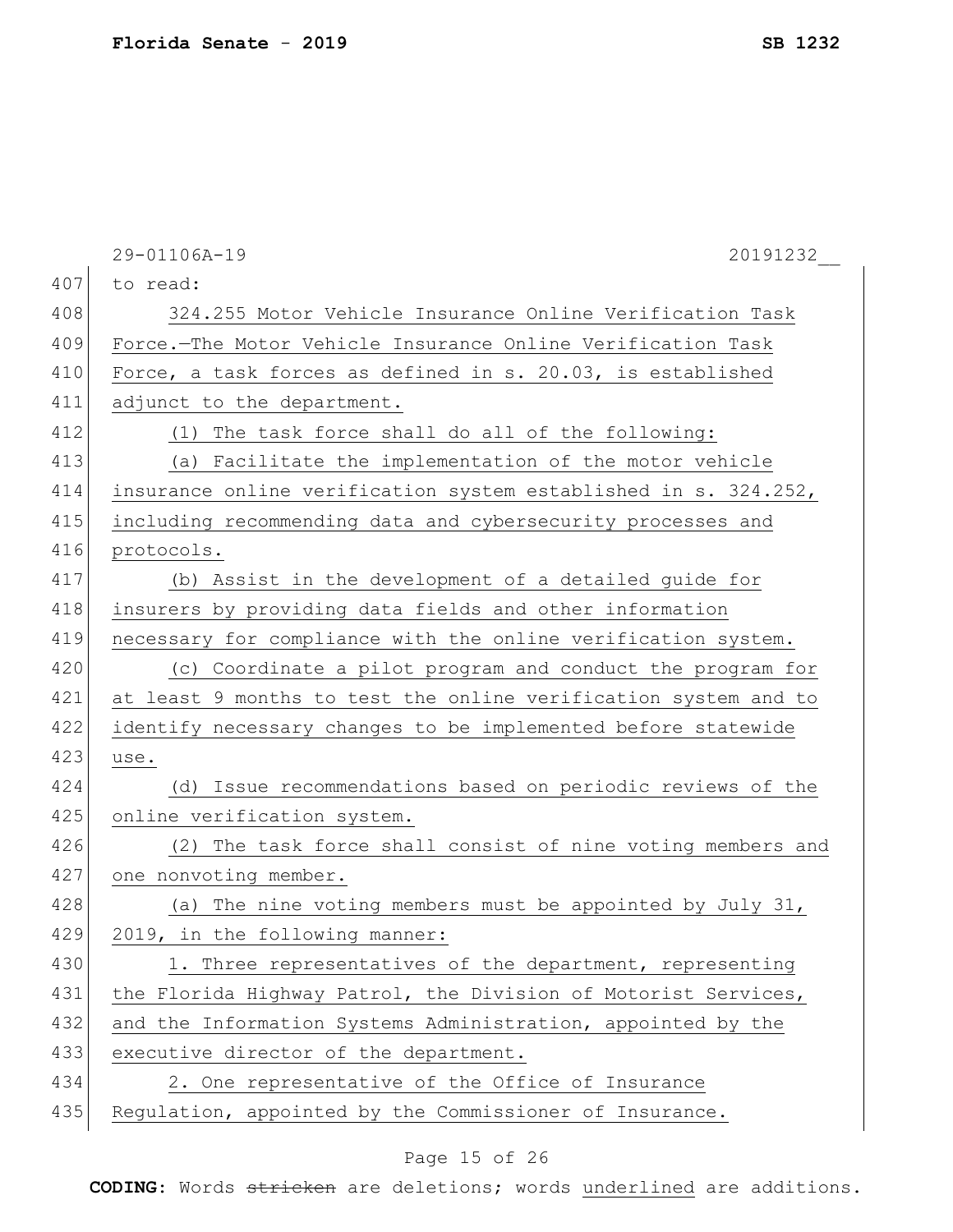|     | 29-01106A-19<br>20191232                                         |
|-----|------------------------------------------------------------------|
| 436 | 3. Three representatives of the motor vehicle insurance          |
| 437 | industry, appointed by the Chief Financial Officer as follows:   |
| 438 | a. One member must represent the motor vehicle insurer with      |
| 439 | the largest national market share as of December 31, 2018.       |
| 440 | b. One member must represent the motor vehicle insurer with      |
| 441 | the largest Florida market share as of December 31, 2018.        |
| 442 | c. One member must be selected from a list of                    |
| 443 | representatives recommended by the Insurance Industry Committee  |
| 444 | on Motor Vehicle Administration.                                 |
| 445 | 4. One representative of the Department of Financial             |
| 446 | Services, appointed by the Chief Financial Officer.              |
| 447 | 5. One representative of the Agency for State Technology,        |
| 448 | appointed by the executive director of the agency.               |
| 449 | (b) The executive director of the department, who shall be       |
| 450 | a nonvoting member, shall serve as chair of the task force.      |
| 451 | (3) By September 30, 2019, the task force shall meet to          |
| 452 | establish procedures for the conduct of its business, and the    |
| 453 | voting members shall elect a vice chair at that meeting. The     |
| 454 | task force shall meet at the call of the chair, who shall        |
| 455 | prepare the agenda for each meeting with the consent of the task |
| 456 | force. A majority of the voting members of the task force        |
| 457 | constitutes a quorum, and a quorum is necessary for the purpose  |
| 458 | of voting on any action or recommendation of the task force. All |
| 459 | meetings must be held in Tallahassee.                            |
| 460 | (4) The department shall provide the task force members          |
| 461 | with administrative and technical support. Task force members    |
| 462 | shall serve without compensation and are not entitled to         |
| 463 | reimbursement for per diem or travel expenses.                   |
| 464 | The task force shall issue a report to the department,<br>(5)    |

### Page 16 of 26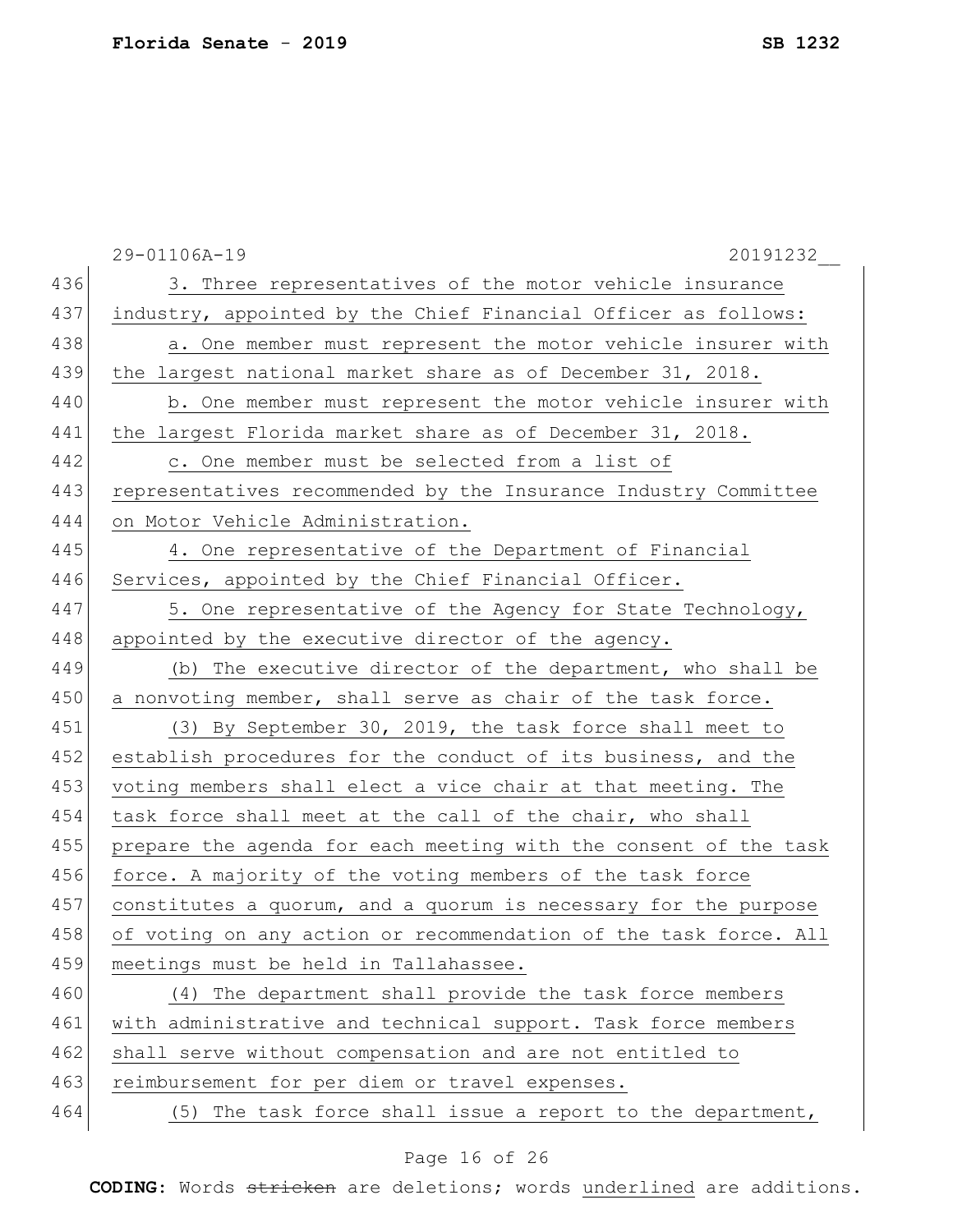|     | 29-01106A-19<br>20191232                                         |
|-----|------------------------------------------------------------------|
| 465 | the President of the Senate, and the Speaker of the House of     |
| 466 | Representatives not later than 6 months after the pilot program  |
| 467 | concludes. The report must evaluate the online verification      |
| 468 | system's effectiveness in identifying uninsured motorists. The   |
| 469 | task force may also make recommendations for system enhancements |
| 470 | in the report or at any time before the task force's completion  |
| 471 | of its work.                                                     |
| 472 | (6) By July 1, 2022, the task force shall complete its work      |
| 473 | and submit its final report evaluating the online verification   |
| 474 | system's effectiveness and making recommendations for system     |
| 475 | enhancements to the department, the President of the Senate, and |
| 476 | the Speaker of the House of Representatives. Upon submission of  |
| 477 | the report, the task force expires.                              |
| 478 | Section 12. Subsection (7) of section 627.7295, Florida          |
| 479 | Statutes, is amended to read:                                    |
| 480 | 627.7295 Motor vehicle insurance contracts.-                     |
| 481 | (7) A policy of private passenger motor vehicle insurance        |
| 482 | or a binder for such a policy may be initially issued in this    |
| 483 | state only if, before the effective date of such binder or       |
| 484 | policy, the insurer or agent has collected from the insured an   |
| 485 | amount equal to at least 1 month's 2 months' premium. An         |
| 486 | insurer, agent, or premium finance company may not, directly or  |
| 487 | indirectly, take any action resulting in the insured having paid |
| 488 | from the insured's own funds an amount less than the 1 month's 2 |
| 489 | months' premium required by this subsection. This subsection     |
| 490 | applies without regard to whether the premium is financed by a   |
| 491 | premium finance company or is paid pursuant to a periodic        |
| 492 | payment plan of an insurer or an insurance agent. This           |
| 493 | subsection does not apply if an insured or member of the         |
|     |                                                                  |

### Page 17 of 26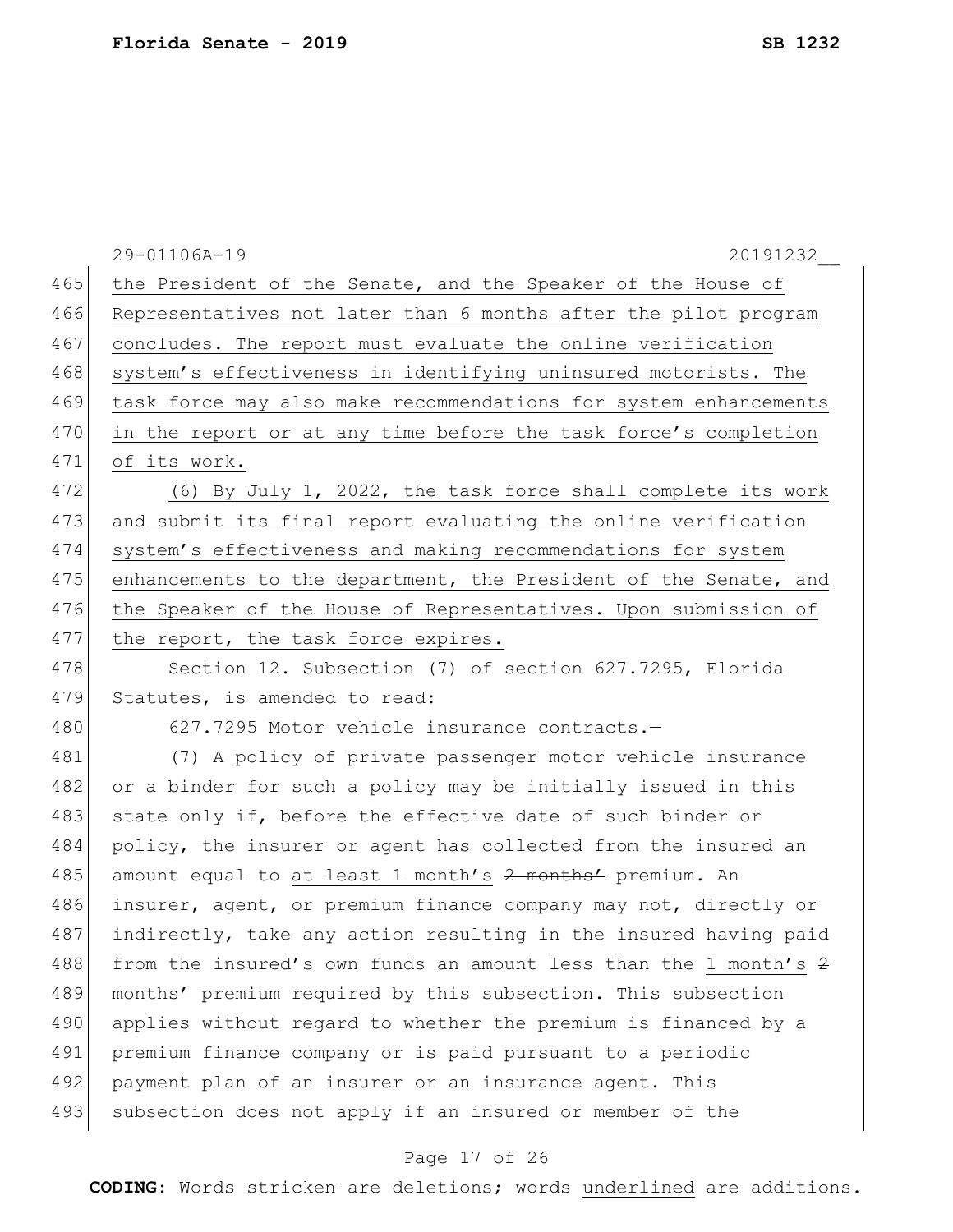|     | 29-01106A-19<br>20191232                                         |
|-----|------------------------------------------------------------------|
| 494 | insured's family is renewing or replacing a policy or a binder   |
| 495 | for such policy written by the same insurer or a member of the   |
| 496 | same insurer group. This subsection does not apply to an insurer |
| 497 | that issues private passenger motor vehicle coverage primarily   |
| 498 | to active duty or former military personnel or their dependents. |
| 499 | This subsection does not apply if all policy payments are paid   |
| 500 | pursuant to a payroll deduction plan, an automatic electronic    |
| 501 | funds transfer payment plan from the policyholder, or a          |
| 502 | recurring credit card or debit card agreement with the insurer.  |
| 503 | This subsection and subsection (4) do not apply if all policy    |
| 504 | payments to an insurer are paid pursuant to an automatic         |
| 505 | electronic funds transfer payment plan from an agent, a managing |
| 506 | general agent, or a premium finance company and if the policy    |
| 507 | includes, at a minimum, personal injury protection pursuant to   |
| 508 | ss. 627.730-627.7405; motor vehicle property damage liability    |
| 509 | pursuant to s. 627.7275; and bodily injury liability in at least |
| 510 | the amount of \$10,000 because of bodily injury to, or death of, |
| 511 | one person in any one accident and in the amount of \$20,000     |
| 512 | because of bodily injury to, or death of, two or more persons in |
| 513 | any one accident. This subsection and subsection (4) do not      |
| 514 | apply if an insured has had a policy in effect for at least 6    |
| 515 | months, the insured's agent is terminated by the insurer that    |
| 516 | issued the policy, and the insured obtains coverage on the       |
| 517 | policy's renewal date with a new company through the terminated  |
| 518 | agent.                                                           |
| 519 | Section 13. Subsection (1) of section 627.736, Florida           |
| 520 | Statutes, is amended to read:                                    |

521 627.736 Required personal injury protection benefits; 522 exclusions; priority; claims.-

## Page 18 of 26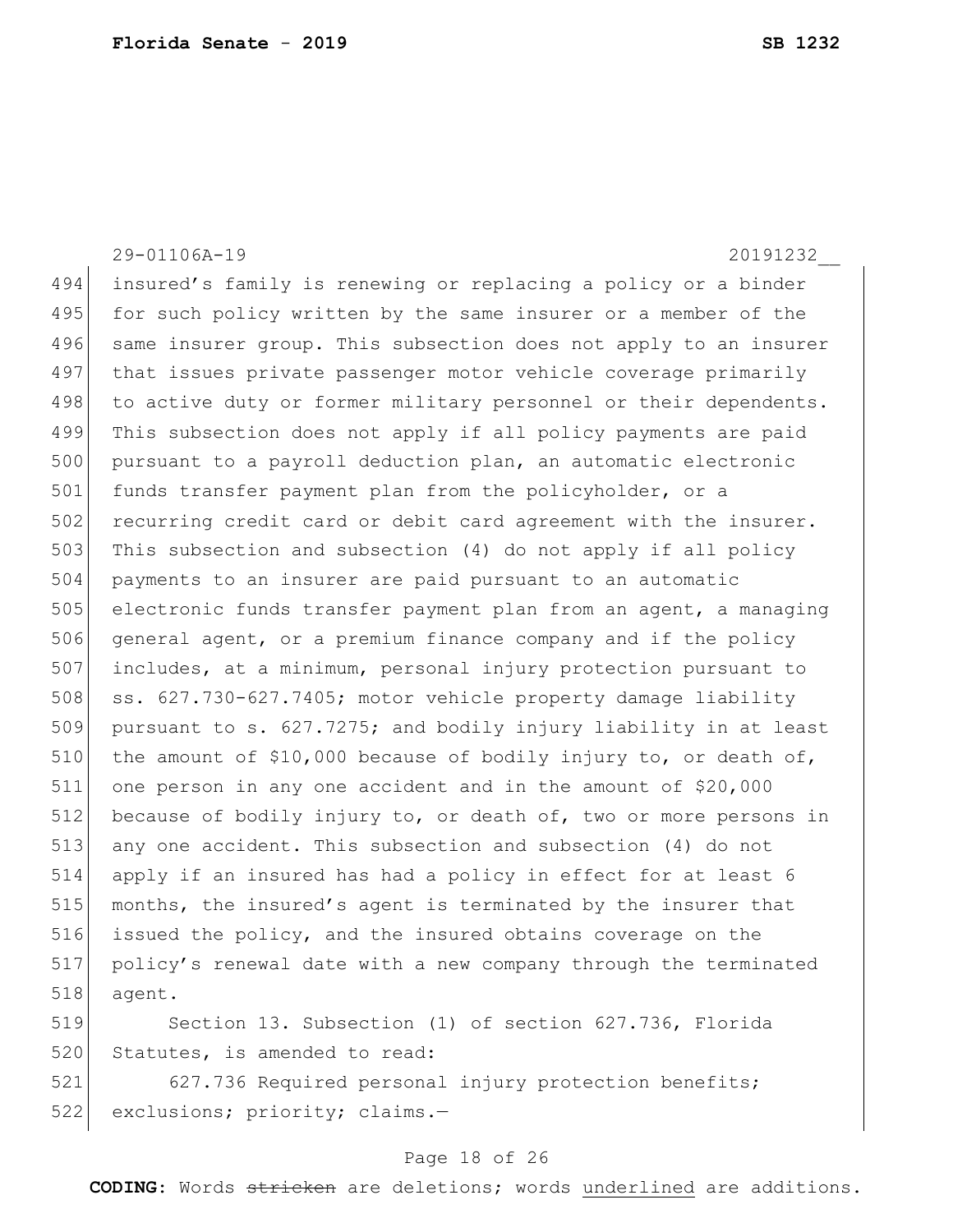29-01106A-19 20191232\_\_ 523 (1) REQUIRED BENEFITS.—Except for a named driver who is 524 excluded from insurance policy coverage under s. 627.747, an 525 insurance policy complying with the security requirements of s. 526 627.733 must provide personal injury protection to the named 527 insured, relatives residing in the same household, persons 528 operating the insured motor vehicle, passengers in the motor 529 vehicle, and other persons struck by the motor vehicle and 530 suffering bodily injury while not an occupant of a self-531 propelled vehicle, subject to subsection (2) and paragraph 532 (4)(e), to a limit of \$10,000 in medical and disability benefits 533 and \$5,000 in death benefits resulting from bodily injury, 534 sickness, disease, or death arising out of the ownership, 535 maintenance, or use of a motor vehicle as follows: 536 (a) *Medical benefits.*—Eighty percent of all reasonable 537 expenses for medically necessary medical, surgical, X-ray, 538 dental, and rehabilitative services, including prosthetic 539 devices and medically necessary ambulance, hospital, and nursing 540 services if the individual receives initial services and care 541 pursuant to subparagraph 1. within 14 days after the motor 542 vehicle accident. The medical benefits provide reimbursement 543 only for: 544 1. Initial services and care that are lawfully provided, 545 supervised, ordered, or prescribed by a physician licensed under 546 chapter 458 or chapter 459, a dentist licensed under chapter 547 466, or a chiropractic physician licensed under chapter 460 or 548 that are provided in a hospital or in a facility that owns, or 549 is wholly owned by, a hospital. Initial services and care may 550 also be provided by a person or entity licensed under part III

#### Page 19 of 26

551 of chapter 401 which provides emergency transportation and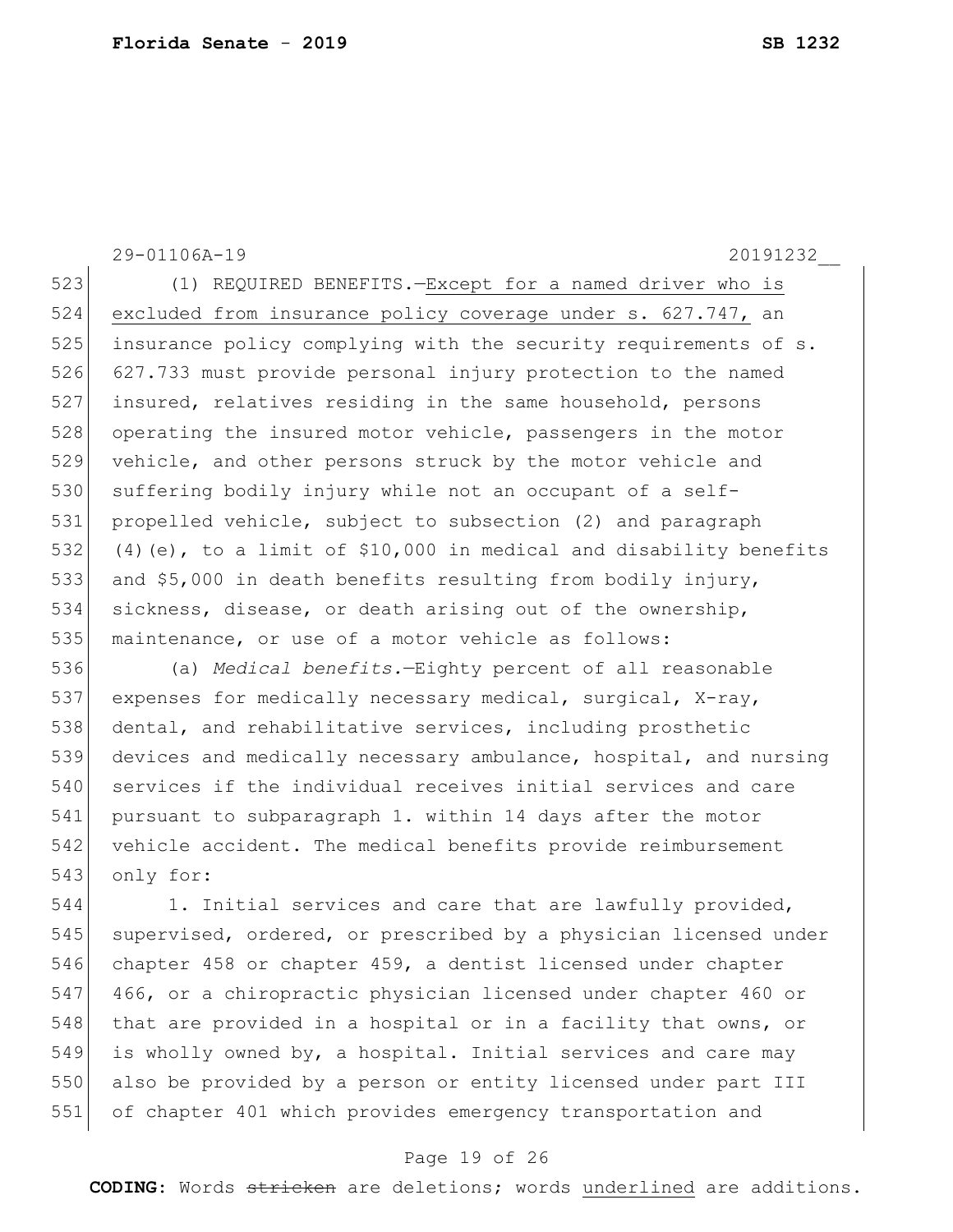552 treatment.

553 2. Upon referral by a provider described in subparagraph 554 1., followup services and care consistent with the underlying 555 medical diagnosis rendered pursuant to subparagraph 1. which may 556 be provided, supervised, ordered, or prescribed only by a 557 physician licensed under chapter 458 or chapter 459, a 558 chiropractic physician licensed under chapter 460, a dentist 559 licensed under chapter 466, or, to the extent permitted by 560 applicable law and under the supervision of such physician, 561 osteopathic physician, chiropractic physician, or dentist, by a 562 physician assistant licensed under chapter 458 or chapter 459 or 563 an advanced practice registered nurse licensed under chapter 564 464. Followup services and care may also be provided by the 565 following persons or entities:

566 a. A hospital or ambulatory surgical center licensed under 567 chapter 395.

568 b. An entity wholly owned by one or more physicians 569 licensed under chapter 458 or chapter 459, chiropractic 570 physicians licensed under chapter 460, or dentists licensed 571 under chapter 466 or by such practitioners and the spouse, 572 parent, child, or sibling of such practitioners.

573 c. An entity that owns or is wholly owned, directly or 574 indirectly, by a hospital or hospitals.

575 d. A physical therapist licensed under chapter 486, based 576 upon a referral by a provider described in this subparagraph.

577 e. A health care clinic licensed under part X of chapter 578 400 which is accredited by an accrediting organization whose 579 standards incorporate comparable regulations required by this 580 state, or:

### Page 20 of 26

**CODING**: Words stricken are deletions; words underlined are additions.

29-01106A-19 20191232\_\_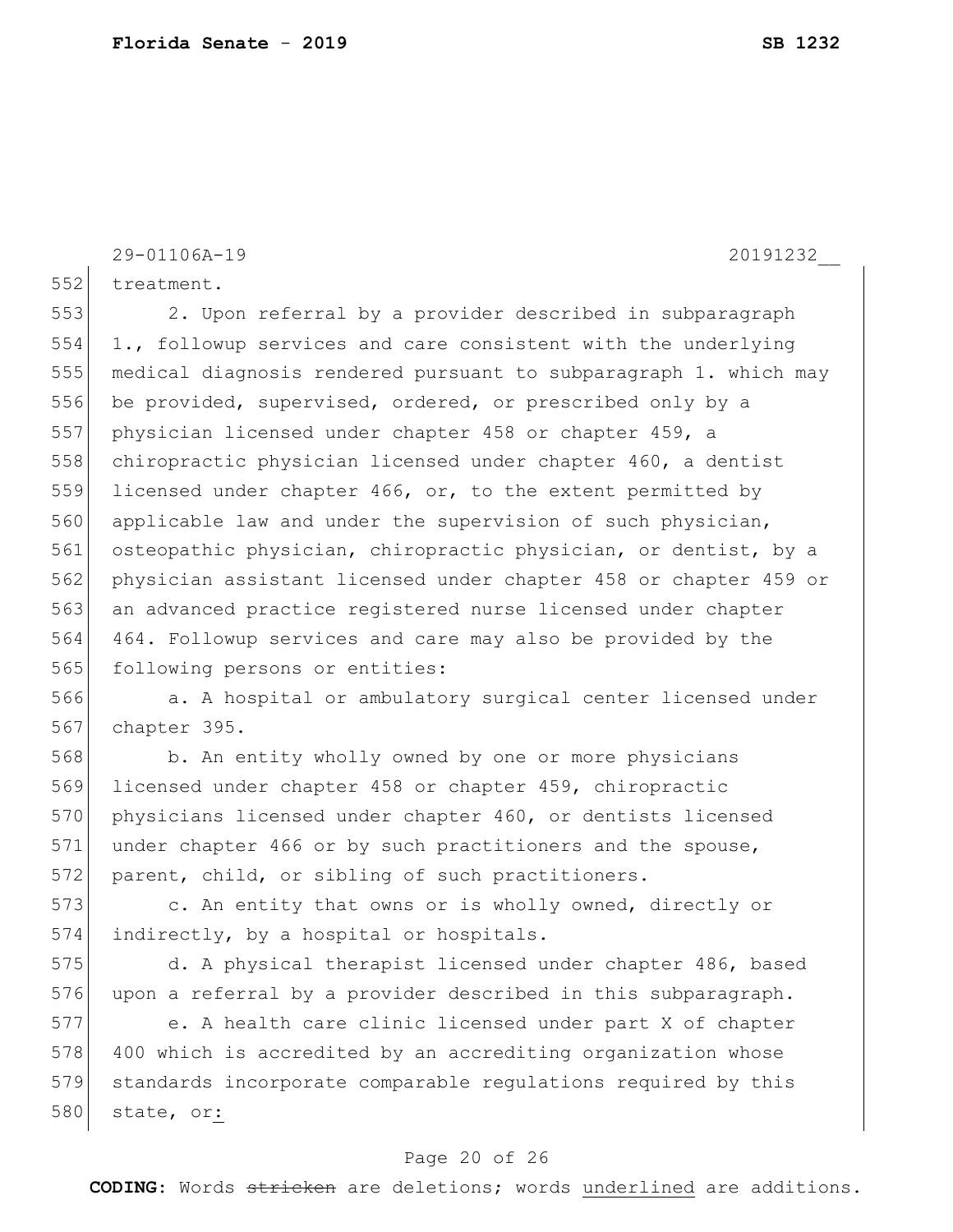|     | 29-01106A-19<br>20191232                                         |  |  |  |  |  |  |  |  |
|-----|------------------------------------------------------------------|--|--|--|--|--|--|--|--|
| 581 | (I) Has a medical director licensed under chapter 458,           |  |  |  |  |  |  |  |  |
| 582 | chapter 459, or chapter 460;                                     |  |  |  |  |  |  |  |  |
| 583 | (II) Has been continuously licensed for more than 3 years        |  |  |  |  |  |  |  |  |
| 584 | or is a publicly traded corporation that issues securities       |  |  |  |  |  |  |  |  |
| 585 | traded on an exchange registered with the United States          |  |  |  |  |  |  |  |  |
| 586 | Securities and Exchange Commission as a national securities      |  |  |  |  |  |  |  |  |
| 587 | exchange; and                                                    |  |  |  |  |  |  |  |  |
| 588 | (III) Provides at least four of the following medical            |  |  |  |  |  |  |  |  |
| 589 | specialties:                                                     |  |  |  |  |  |  |  |  |
| 590 | (A) General medicine.                                            |  |  |  |  |  |  |  |  |
| 591 | (B) Radiography.                                                 |  |  |  |  |  |  |  |  |
| 592 | (C) Orthopedic medicine.                                         |  |  |  |  |  |  |  |  |
| 593 | (D) Physical medicine.                                           |  |  |  |  |  |  |  |  |
| 594 | (E) Physical therapy.                                            |  |  |  |  |  |  |  |  |
| 595 | (F) Physical rehabilitation.                                     |  |  |  |  |  |  |  |  |
| 596 | (G) Prescribing or dispensing outpatient prescription            |  |  |  |  |  |  |  |  |
| 597 | medication.                                                      |  |  |  |  |  |  |  |  |
| 598 | (H) Laboratory services.                                         |  |  |  |  |  |  |  |  |
| 599 | 3. Reimbursement for Services and care provided in               |  |  |  |  |  |  |  |  |
| 600 | subparagraph 1. or subparagraph 2. up to \$10,000 if a physician |  |  |  |  |  |  |  |  |
| 601 | licensed under chapter 458 or chapter 459, a dentist licensed    |  |  |  |  |  |  |  |  |
| 602 | under chapter 466, a physician assistant licensed under chapter  |  |  |  |  |  |  |  |  |
| 603 | 458 or chapter 459, or an advanced practice registered nurse     |  |  |  |  |  |  |  |  |
| 604 | licensed under chapter 464 has determined that the injured       |  |  |  |  |  |  |  |  |
| 605 | person had an emergency medical condition.                       |  |  |  |  |  |  |  |  |
| 606 | 4. Reimbursement for Services and care provided in               |  |  |  |  |  |  |  |  |
| 607 | subparagraph 1. or subparagraph 2. up is limited to \$2,500 if a |  |  |  |  |  |  |  |  |
| 608 | provider listed in subparagraph 1. or subparagraph 2. determines |  |  |  |  |  |  |  |  |
| 609 | that the injured person did not have an emergency medical        |  |  |  |  |  |  |  |  |

### Page 21 of 26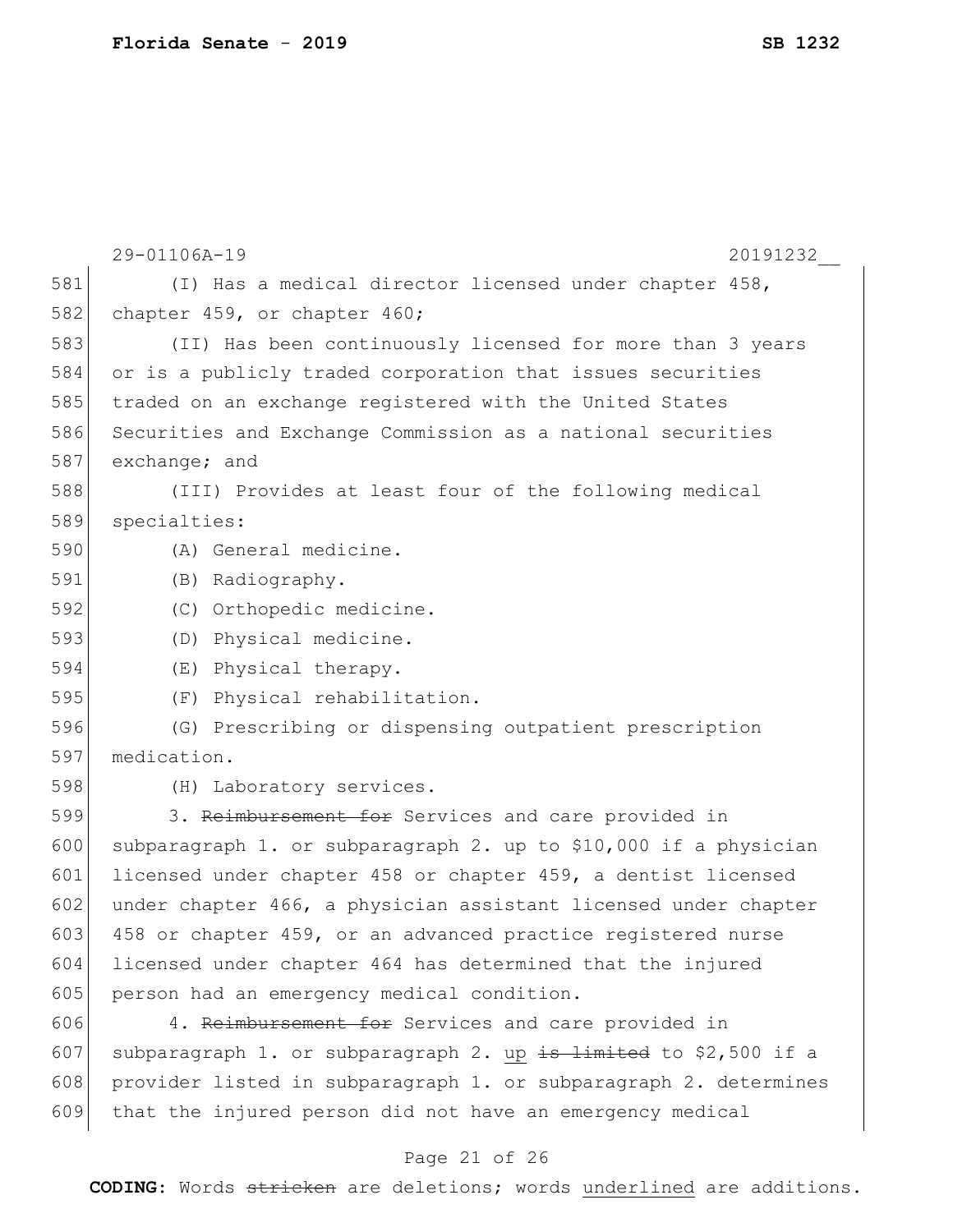```
29-01106A-19 20191232__
```
condition.

 $\leftarrow$  5. Medical benefits do not include massage as defined in s. 480.033 or acupuncture as defined in s. 457.102, regardless of 613 the person, entity, or licensee providing massage or acupuncture, and a licensed massage therapist or licensed acupuncturist may not be reimbursed for medical benefits under this section.

 $\leftarrow$  6. The Financial Services Commission shall adopt by rule the form that must be used by an insurer and a health care provider specified in sub-subparagraph 2.b., sub-subparagraph 620 2.c., or sub-subparagraph 2.e. to document that the health care provider meets the criteria of this paragraph. Such rule must include a requirement for a sworn statement or affidavit.

 (b) *Disability benefits.*—Sixty percent of any loss of gross income and loss of earning capacity per individual from inability to work proximately caused by the injury sustained by 626 the injured person, plus all expenses reasonably incurred in obtaining from others ordinary and necessary services in lieu of 628 those that, but for the injury, the injured person would have performed without income for the benefit of his or her household. All disability benefits payable under this paragraph 631 provision must be paid at least every 2 weeks.

 (c) *Death benefits.*—Death benefits of \$5,000 per individual. Death benefits are in addition to the medical and disability benefits provided under the insurance policy. The insurer may pay death benefits to the executor or administrator 636 of the deceased, to any of the deceased's relatives by blood, legal adoption, or marriage, or to any person appearing to the 638 insurer to be equitably entitled to such benefits.

#### Page 22 of 26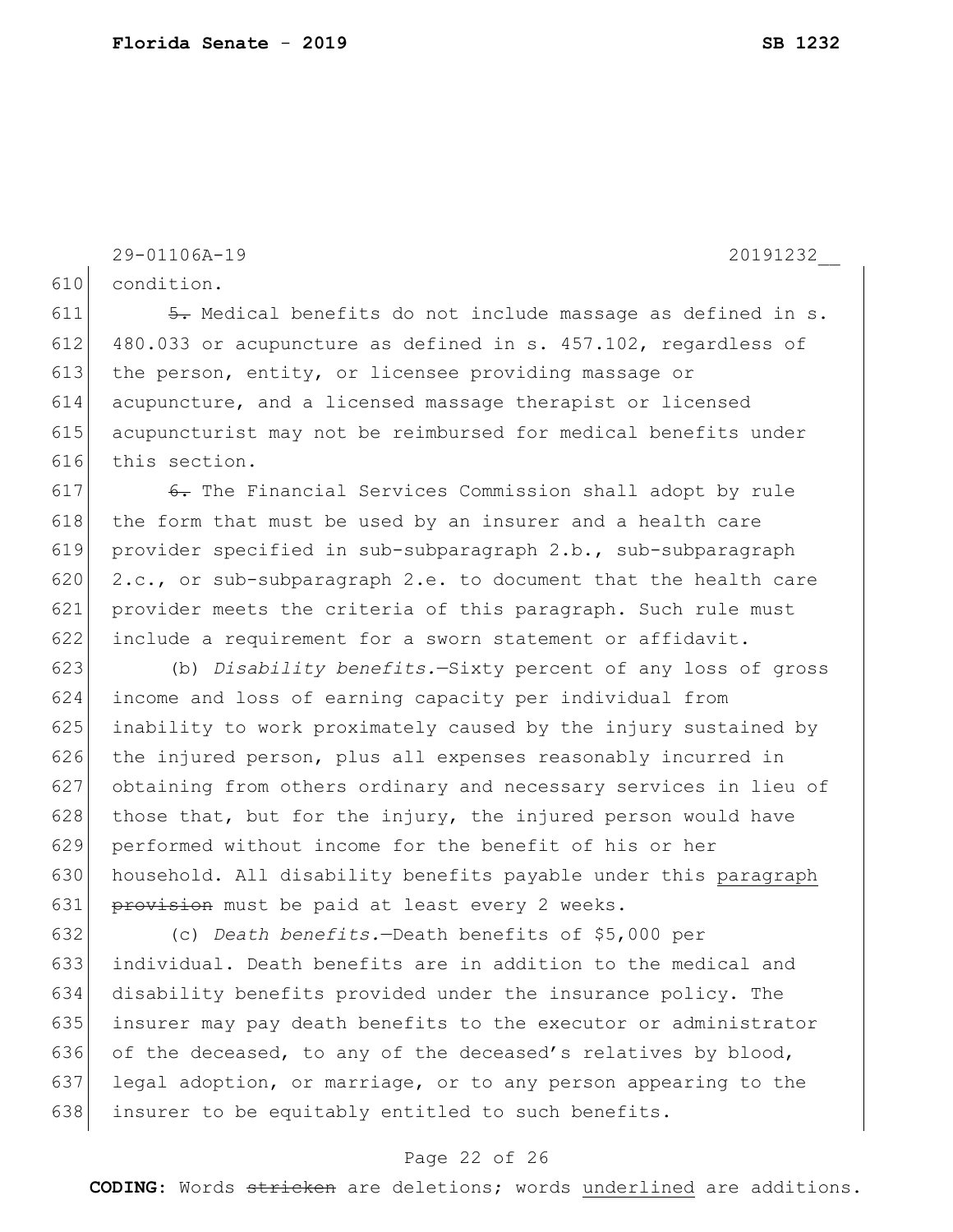29-01106A-19 20191232\_\_

640 Only insurers writing motor vehicle liability insurance in this 641 state may provide the required benefits of this section, and 642 such insurer may not require the purchase of any other motor vehicle coverage other than the purchase of property damage liability coverage as required by s. 627.7275 as a condition for providing such benefits. Insurers may not require that property damage liability insurance in an amount greater than \$10,000 be purchased in conjunction with personal injury protection. Such insurers shall make benefits and required property damage liability insurance coverage available through normal marketing channels. An insurer writing motor vehicle liability insurance in this state who fails to comply with such availability requirement as a general business practice violates part IX of chapter 626, and such violation constitutes an unfair method of competition or an unfair or deceptive act or practice involving the business of insurance. An insurer committing such violation is subject to the penalties provided under that part, as well as 657 those provided elsewhere in the insurance code.

658 Section 14. Subsection (5) of section 627.7407, Florida Statutes, is amended, and subsection (1) of that section is 660 republished, to read:

 627.7407 Application of the Florida Motor Vehicle No-Fault Law. -

 (1) Any person subject to the requirements of ss. 627.730- 627.7405, the Florida Motor Vehicle No-Fault Law, as revived and amended by this act, must maintain security for personal injury protection as required by the Florida Motor Vehicle No-Fault 667 Law, as revived and amended by this act, beginning on January 1,

#### Page 23 of 26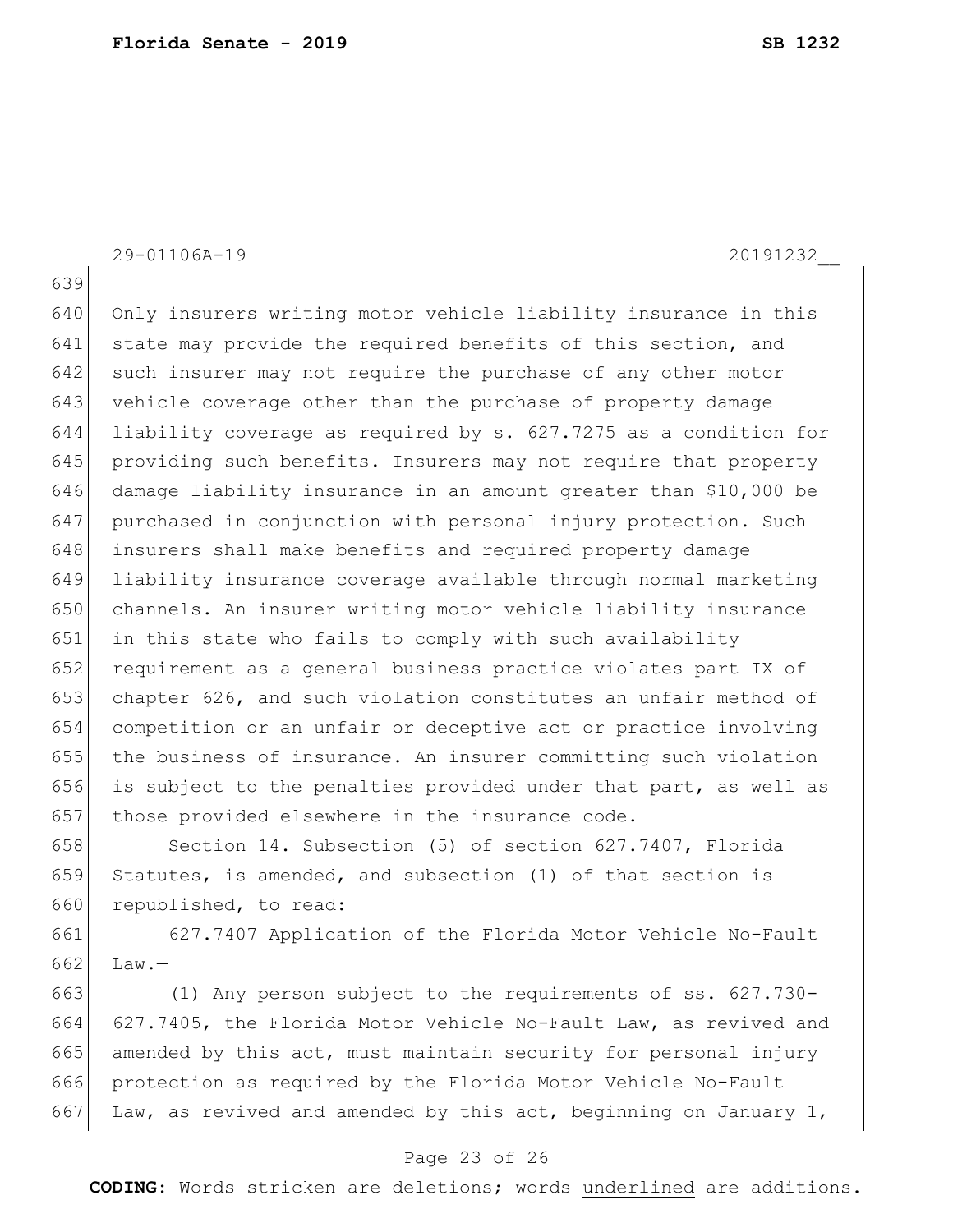```
29-01106A-19 20191232__
668 2008.
669 (5) No later than November 15, 2007, Each motor vehicle
670 insurer shall provide notice of the provisions of this section 
671 to each motor vehicle insured who is subject to subsection (1).
672 The notice is not subject to approval by the Office of Insurance
673 Regulation. The notice must clearly inform the policyholder:
674 (a) That beginning on January 1, 2008, Florida law requires
675 the policyholder to maintain personal injury protection ("PIP")
676 insurance coverage and that this insurance pays covered medical 
677 expenses for injuries sustained in a motor vehicle crash by the 
678 policyholder, passengers, and relatives residing in the
679 policyholder's household unless excluded under s. 627.747.
680 (b) That if the policyholder does not maintain personal 
681 injury protection coverage, the State of Florida may suspend the
682 policyholder's driver license and vehicle registration.
683 (c) That if the policyholder already has personal injury 
684 protection coverage, that coverage will be amended effective
685 J January 1, 2008, to incorporate legally required changes without
686 any additional premium and that the policyholder is not required
687 to take any further action.
688 (d) That, if the policyholder does not currently have
689 personal injury protection coverage, the current motor vehicle 
690 policy will be amended to incorporate the required personal 
691 injury protection coverage effective January 1, 2008.
692 (e) The additional premium that is due, if any, and the 
693 date that it is due, which may be no earlier than January 1,
694 2008.
695 (f) That if the policyholder has any questions, the name
696 and phone number of whom they should contact.
```
#### Page 24 of 26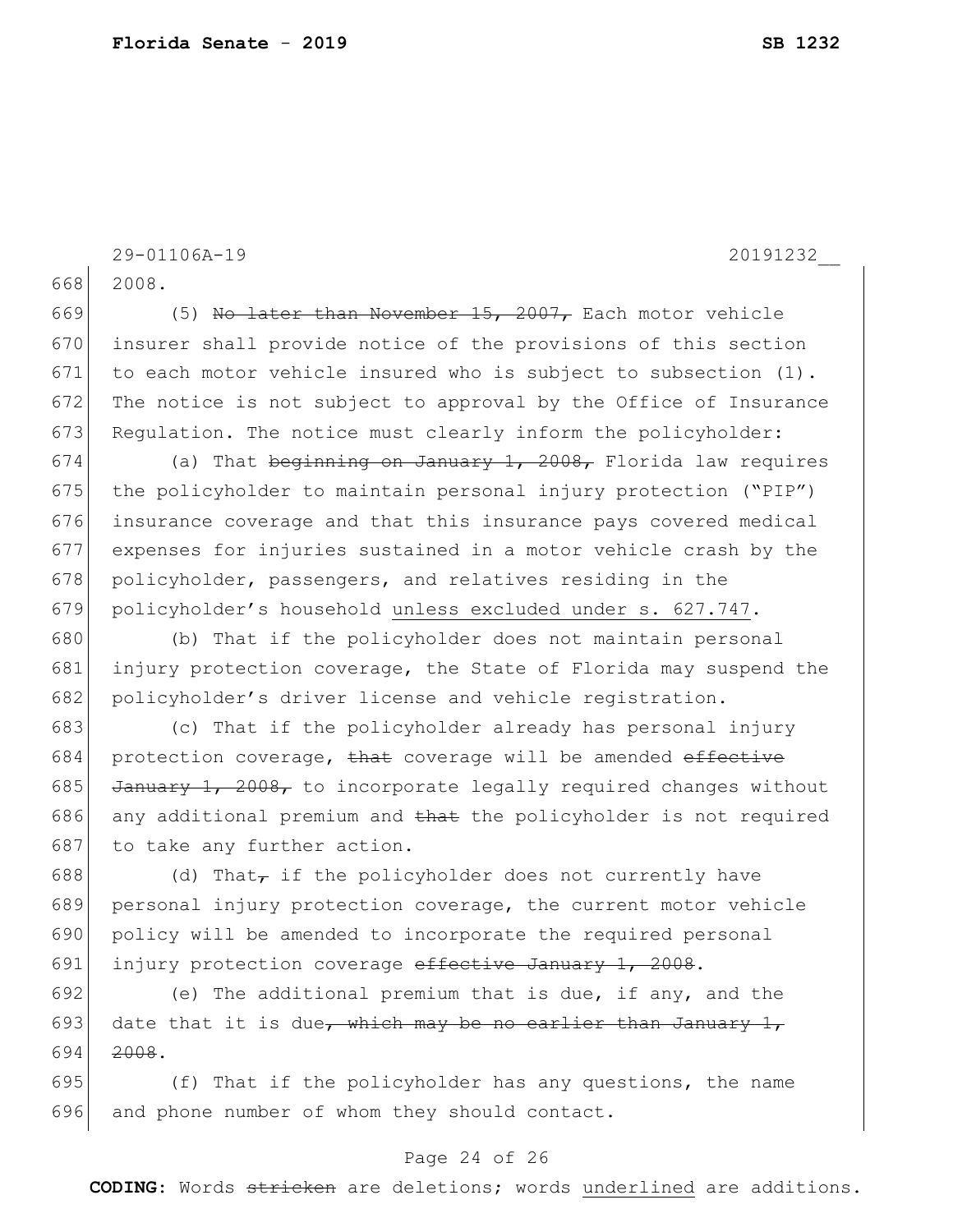|     | 29-01106A-19<br>20191232                                        |  |  |  |  |  |  |  |  |  |  |
|-----|-----------------------------------------------------------------|--|--|--|--|--|--|--|--|--|--|
| 697 | Section 15. Section 627.747, Florida Statutes, is created       |  |  |  |  |  |  |  |  |  |  |
| 698 | to read:                                                        |  |  |  |  |  |  |  |  |  |  |
| 699 | 627.747 Named driver exclusion.-                                |  |  |  |  |  |  |  |  |  |  |
| 700 | (1) A private passenger motor vehicle policy may exclude an     |  |  |  |  |  |  |  |  |  |  |
| 701 | identified individual from any of the following coverages while |  |  |  |  |  |  |  |  |  |  |
| 702 | the identified individual is operating a motor vehicle if the   |  |  |  |  |  |  |  |  |  |  |
| 703 | identified individual is specifically excluded by name on the   |  |  |  |  |  |  |  |  |  |  |
| 704 | declarations page or by endorsement and if a policyholder       |  |  |  |  |  |  |  |  |  |  |
| 705 | consents in writing to such exclusion:                          |  |  |  |  |  |  |  |  |  |  |
| 706 | (a) Notwithstanding the Florida Motor Vehicle No-Fault Law,     |  |  |  |  |  |  |  |  |  |  |
| 707 | the personal injury protection coverage specifically applicable |  |  |  |  |  |  |  |  |  |  |
| 708 | to the identified excluded individual's injuries, lost wages,   |  |  |  |  |  |  |  |  |  |  |
| 709 | and death benefits.                                             |  |  |  |  |  |  |  |  |  |  |
| 710 | (b) Property damage liability coverage.                         |  |  |  |  |  |  |  |  |  |  |
| 711 | (c) Bodily injury liability coverage.                           |  |  |  |  |  |  |  |  |  |  |
| 712 | (d) Uninsured motorist coverage for any damages sustained       |  |  |  |  |  |  |  |  |  |  |
| 713 | by the identified excluded individual, if the policyholder has  |  |  |  |  |  |  |  |  |  |  |
| 714 | purchased such coverage.                                        |  |  |  |  |  |  |  |  |  |  |
| 715 | (e) Any coverage the policyholder is not required by law to     |  |  |  |  |  |  |  |  |  |  |
| 716 | purchase.                                                       |  |  |  |  |  |  |  |  |  |  |
| 717 | (2) A private passenger motor vehicle policy may not            |  |  |  |  |  |  |  |  |  |  |
| 718 | exclude coverage when:                                          |  |  |  |  |  |  |  |  |  |  |
| 719 | (a) The identified excluded individual is injured while not     |  |  |  |  |  |  |  |  |  |  |
| 720 | operating a motor vehicle;                                      |  |  |  |  |  |  |  |  |  |  |
| 721 | (b) The exclusion is unfairly discriminatory under the          |  |  |  |  |  |  |  |  |  |  |
| 722 | Florida Insurance Code, as determined by the office; or         |  |  |  |  |  |  |  |  |  |  |
| 723 | (c) The exclusion is inconsistent with the underwriting         |  |  |  |  |  |  |  |  |  |  |
| 724 | rules filed by the insurer pursuant to s. 627.0651(13)(a).      |  |  |  |  |  |  |  |  |  |  |
| 725 | Section 16. Except as otherwise expressly provided in this      |  |  |  |  |  |  |  |  |  |  |

### Page 25 of 26